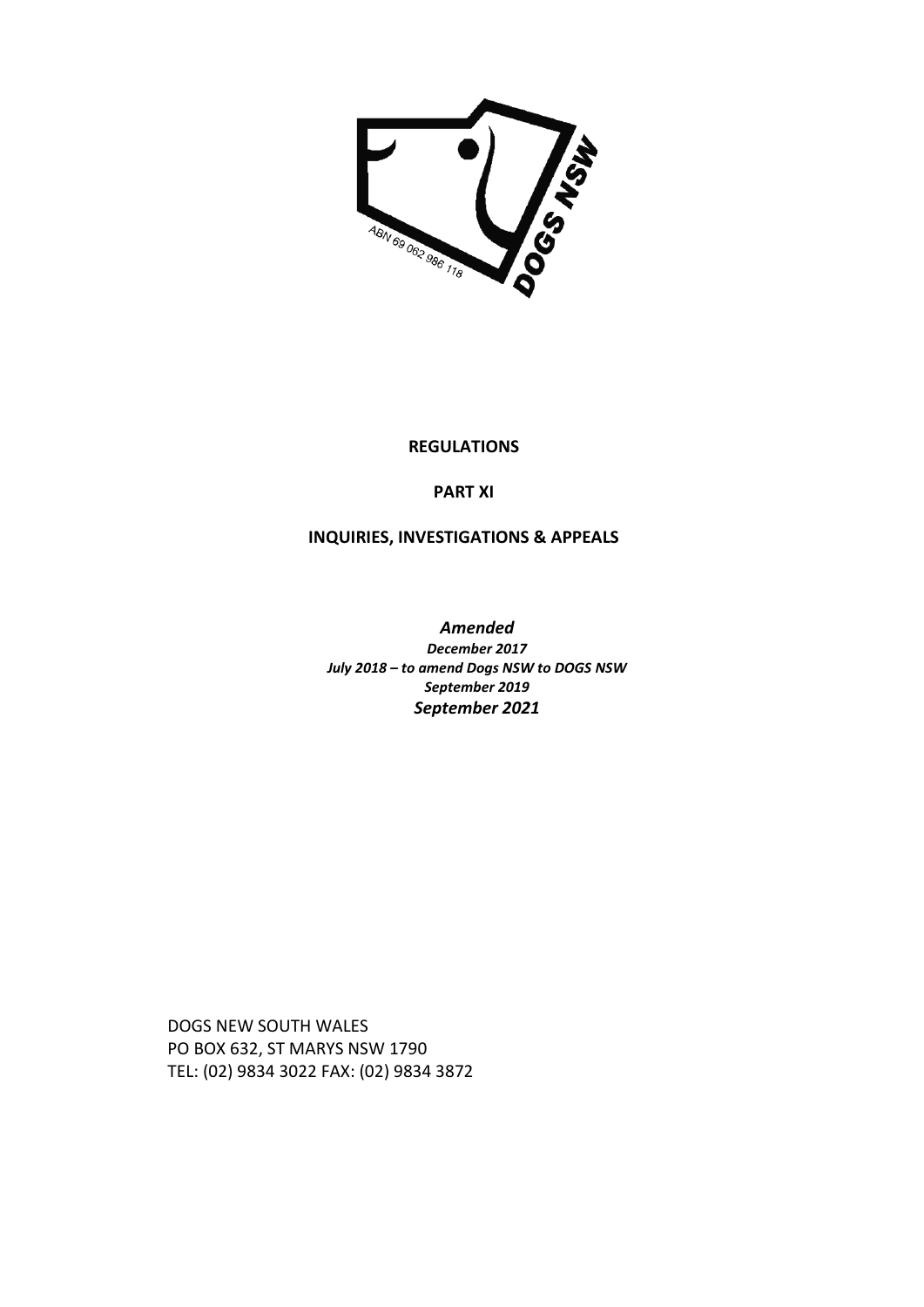# **PART XI - INQUIRIES, INVESTIGATIONS AND APPEALS**

|                   | <b>INDEX</b>                                                                                                                      | <b>PAGE</b> |
|-------------------|-----------------------------------------------------------------------------------------------------------------------------------|-------------|
| <b>SECTION 1</b>  | Preliminary                                                                                                                       | 3           |
| <b>SECTION 2</b>  | Bodies that may conduct Inquiries                                                                                                 | 4           |
| <b>SECTION 3</b>  | How Inquiries are initiated                                                                                                       | 6           |
| <b>SECTION 3a</b> | Mediation                                                                                                                         | 7           |
| <b>SECTION 4</b>  | Matters that must be referred for possible Inquiry                                                                                | 9           |
| <b>SECTION 5</b>  | Conduct of Inquiries and Investigations<br>concerning misconduct or breaches of the<br>Rules or the Regulations by Members        | 10          |
| <b>SECTION 6</b>  | Decisions of the Committee and certain<br>Penalties (04/16)                                                                       | 12          |
| <b>SECTION 7</b>  | Appeals                                                                                                                           | 17          |
| <b>SECTION 8</b>  | Conduct of Inquiries concerning matters other<br>than misconduct or breaches of the Rules or<br><b>Regulations by the Members</b> | 19          |
| <b>SECTION 9</b>  | Inquiries by the Board of Directors                                                                                               | 20          |
| <b>SECTION 10</b> | <b>Frivolous Complaints</b>                                                                                                       | 21          |
| SECTION 11        | Access to an Publication of Reports                                                                                               | 22          |
| <b>SECTION 12</b> | Interim Suspension of Membership in Certain Circumstances                                                                         | 23          |
| <b>SECTION 13</b> | <b>Waiver of Financial Penalty</b>                                                                                                | 25          |
| <b>SECTION 14</b> | <b>Misconduct Generally</b>                                                                                                       | 26          |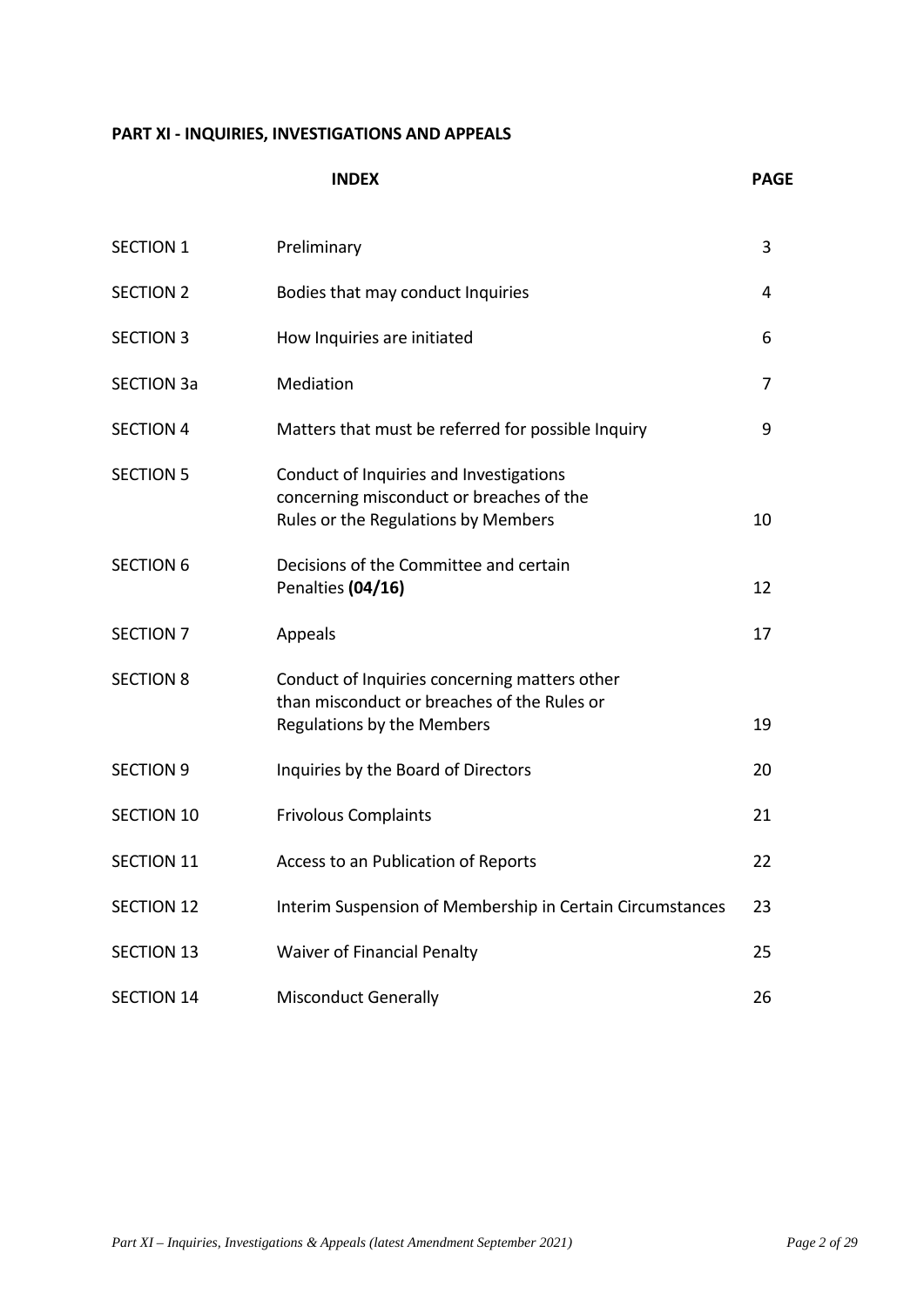# **REGULATIONS**

#### **PART XI - INQUIRIES, INVESTIGATIONS AND APPEALS**

#### **SECTION 1**

## **1. PRELIMINARY**

1.1 For the purpose of this part of the regulations, except insofar as the context or subject matter otherwise indicates or requires:

| 'Committee' | means the committee conducting the inquiry; |
|-------------|---------------------------------------------|
|             |                                             |

'inquiry' includes an investigation and an appeal.

- 1.2 Subject to regulation 1.3, all inquiries, investigations and appeals pursuant to article 22 shall be conducted in accordance with these regulations. **(06/12)**
- 1.3 Any member who is or whose actions are the subject of an inquiry or who is otherwise concerned therewith, may agree to the procedures provided for herein being varied in any respect and any such agreement shall be binding on the member for all purposes connected with the inquiry or arising therefrom: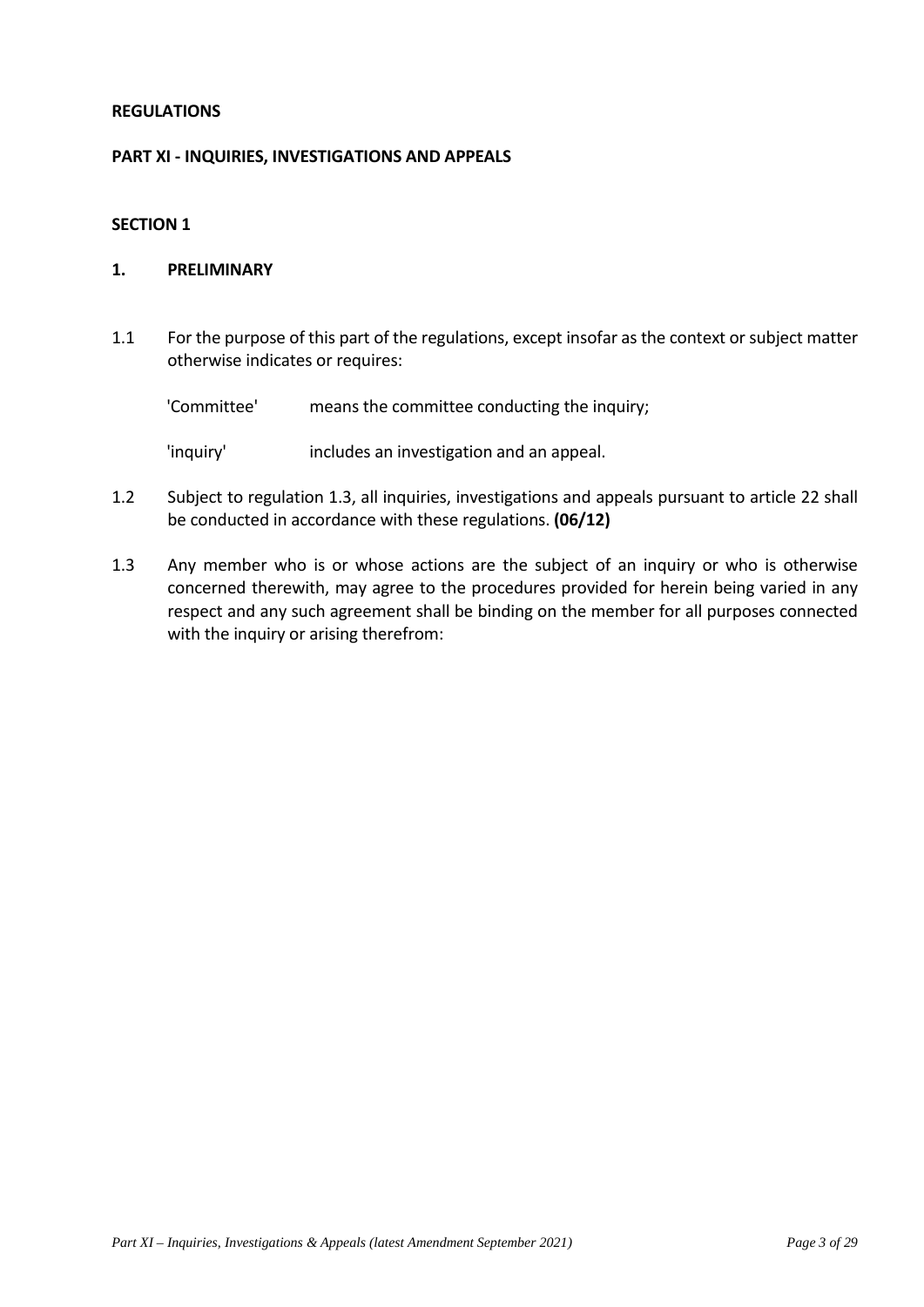## **2. BODIES THAT MAY CONDUCT INQUIRIES**

- 2.1 There shall be a Judicial Panel, from the members of which shall be selected, subject to regulations 3.2 and 9, persons to constitute the Committee.
- 2.2 Members of the Judicial Panel shall be appointed by the Board of Directors for such periods as the Board of Directors may from time to time decide. **10/03**
- 2.3 There shall be no less than 14 members of the Judicial Panel.
- 2.4 (a) (i) The Board of Directors shall appoint three Members of the Judicial Panel to be an Disputes Assessment Panel "the Disputes Assessment Panel" for such period as the Board of Directors may decide. **(11/13)** 
	- (ii) The Board of Directors shall appoint one of the members of the Disputes Assessment Panel to be its Chairman.
	- (b) The functions of the Disputes Assessment Panel shall be to:
		- (i) select members of the Judicial Panel to constitute a Committee;
		- (ii) report and make recommendations to the Judicial Panel Co-ordinator in relation to persons who might be appointed to the Judicial Panel, the operation of the Judicial Panel and Committees thereof;
		- (iii) generally be responsible for the efficient disposition of all Inquiries pursuant to this part of the Regulations;
		- (iv) do such other things as are the responsibility of the Disputes Assessment Panel pursuant to this part of the Regulations. **(12/09)**
- 2.4A (a) Subject to (c) below, a quorum for meetings of the Disputes Assessment Panel shall be 2 members present in person.
	- (b) Decisions of the Disputes Assessment Panel shall be by majority vote with each member present at a meeting, thereof, having one vote. In a tied vote, the Chairman shall have a casting vote.
	- (c) A unanimous resolution of the Disputes Assessment Panel, evidenced by electronic means or in writing, shall be effective as a resolution or decision of the Disputes Assessment Panel.
	- (d) Where these Regulations require notice to be given to the Disputes Assessment Panel, such notice shall be deemed to be given if it is in writing and served on the Chairman of the Disputes Assessment Panel. **(12/09)**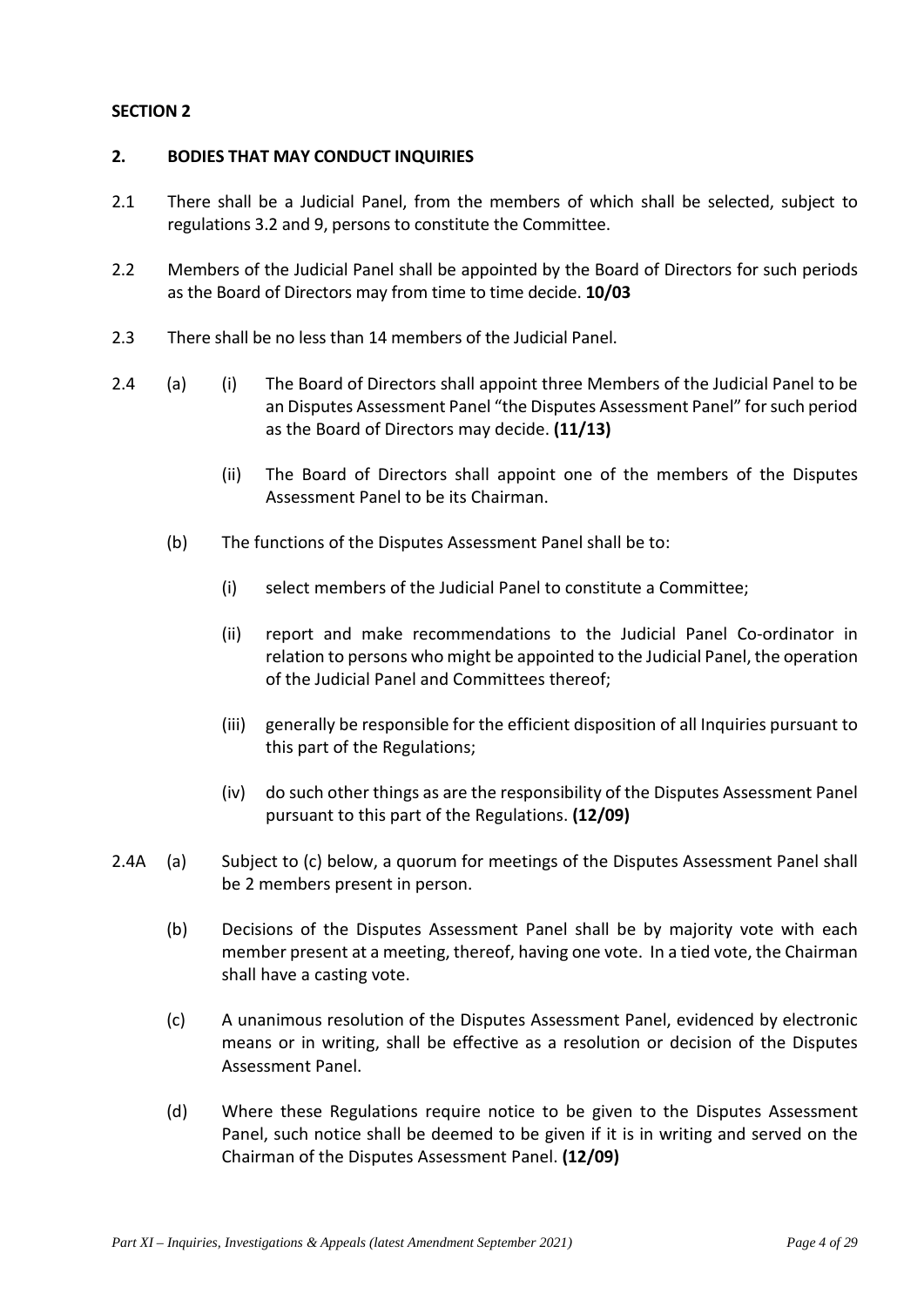- 2.5 The Board of Directors shall appoint a member, other than a Junior Member, to be the Judicial Panel Co-ordinator whose functions shall be to: **(2/98)**
	- (a) recommend to the Board of Directors persons for appointment to the Judicial Panel;
	- (b) recommend to the Board of Directors the person who should be appointed Disputes Assessment Panel; **(12/09)**
	- (c) recommend to the Board of Directors any changes to the membership, constitution or operation of the Judicial Panel and Committees thereof;
	- (d) act as the point of contact between the Disputes Assessment Panel and the Board of Directors; **(12/09)**
	- (e) generally to report to the Board of Directors on all matters relating to this part of the regulations.
- 2.6 Upon the initiation of any inquiry, the Disputes Assessment Panel shall: **(12/09)**
	- (a) select no less than 3 members of the Judicial Panel (of whom no less than two thirds shall be a member of DOGS NSW and at least one of whom shall be a registered legal practitioner) to constitute the Committee for the purpose of the inquiry. **(2/08)**
	- (b) appoint one of the persons so selected as Chairman of that Committee (provided that the Chairman shall be a registered legal practitioner). **(2/08)**
	- (c) generally give all such directions as are necessary to ensure the efficient disposition of the inquiry.
- 2.7 In the event that a member of the Committee dies or becomes otherwise unable or unwilling to participate in the inquiry, then
	- (a) if this occurs prior to the commencement of the hearing in relation to the matter, the Disputes Assessment Panel shall, subject to continued compliance with regulation 2.6(a), appoint a replacement to the Committee; **(5/95), (12/09)**
	- (b) if this occurs after the commencement of the hearing in relation to the matter, then notwithstanding regulation 2.6 (a) the remaining member(s) of the Committee shall constitute the Committee for the purpose of concluding the inquiry.
- 2.8 Deleted. **(10/03)**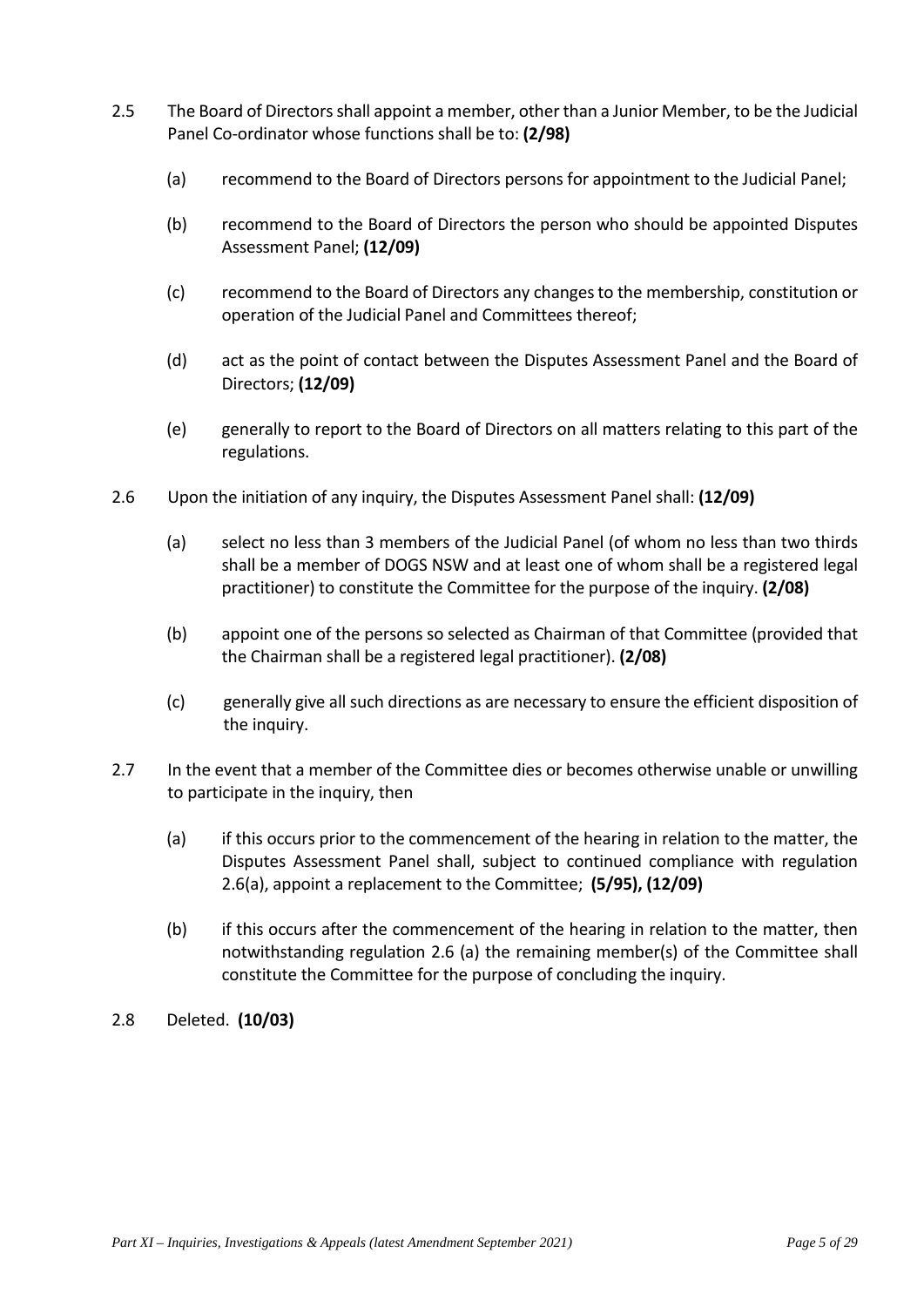## **3. HOW INQUIRIES ARE INITIATED**

- 3.1 An inquiry may be initiated by the Disputes Assessment Panel: **(12/09)**
	- (a) upon receipt of a request to do so from the Board of Directors;
	- (b) upon receipt by the DOGS NSW Secretary of a written complaint that a member may have breached the rules or regulations or may have committed misconduct;
	- (c) in any other circumstance contemplated by article 22. **(06/12)**
- 3.2 Excepting as provided in Section 9, Clause 9.1(d), and, subject to Regulation 3.3, the initiation of an Inquiry shall otherwise be at the absolute discretion of the Disputes Assessment Panel. **(09/13)** 
	- (a) Notwithstanding 3.2 above, the Disputes Assessment Panel shall not initiate an Inquiry against the Chairman of DOGS NSW without first referring the complaint to the Board of Directors for consideration. **(09/13)**
- 3.3 Except in special circumstances as the Disputes Assessment Panel may from time to time decide, no inquiry shall be initiated pursuant to regulation 3.1 in respect of any matter that is of a domestic nature relating only to the internal affairs of an affiliate or its members and not relating to the objects of DOGS NSW or to the rules or regulations. **(12/09)**
- 3.4 (a) Until the Board of Directors otherwise determines, a lodgement fee of \$150.00 is payable upon the lodgement of a complaint with the DOGS NSW Secretary. **(02/05, 05/11)** 
	- (b) The DOGS NSW Secretary may determine that, in particular circumstances, the fee referred to in (a) shall be waived. **(05/11)**
- 3.5 Any complaint which alleges a breach of Regulations or misconduct at a Show shall be lodged in accordance with the provisions of Regulations Part  $II$  – Show, Clauses 16.4 – 16.6, and will not be accepted by the DOGS NSW Secretary if lodged more than 14 days after that Show. **(05/11)**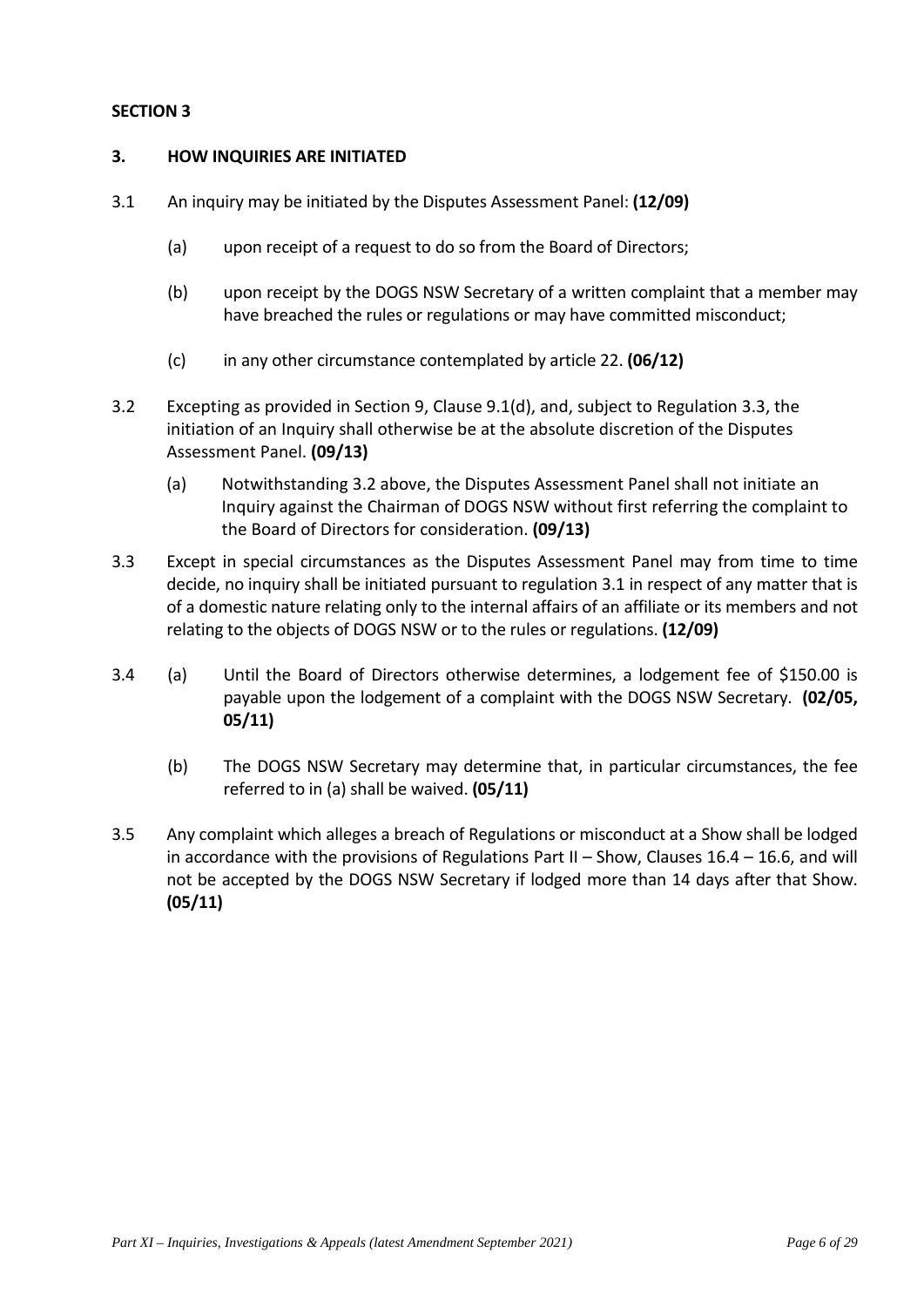# **SECTION 3A (6/97)**

## **3A. MEDIATION**

- 3A.1 In respect of a suitable matter, the Disputes Assessment Panel may, in his absolute discretion, decide that it might be suitable for mediation. **(12/09)**
- 3A.2 For the purpose of this section 3A, a suitable matter is a matter that has been referred to the Disputes Assessment Panel for inquiry (subject to the discretion of the Disputes Assessment Panel referred to in regulation 3.2) and in which the Disputes Assessment Panel considers the following characteristics to be present: **(12/09)**

(a) the matter concerns only a minor disagreement or argument at a Show or at a meeting of an affiliate,

(b) there was no physical contact, or threat of physical contact, between the relevant parties, and

- (c) there is no question of financial loss sustained by any of the relevant parties.
- 3A.3 In respect of a suitable matter, the Disputes Assessment Panel may invite the relevant parties to consent to participate in a mediation process. **(12/09)**
- 3A.4 If the relevant parties provide their written consent to participate in a mediation process, the Disputes Assessment Panel shall then nominate a member of the Judicial Panel to act as mediator ('mediator'). **(12/09)**
- 3A.5 The mediator's role is to assist the parties to resolve the dispute between them. The mediator does not impose a solution and it is not his function to attempt to persuade a party into agreement or to make any substantive decisions for the parties.
- 3A.6 Within 7 days of his nomination as mediator, the mediator must arrange a meeting between the mediator and the relevant parties and that meeting must take place within a further 14 days. At that and any subsequent meeting, the mediator is free to conduct the mediation in such manner as he considers appropriate in the circumstances but as a guide, the procedure might be as follows:
	- (a) a brief opening statement by the mediator explaining the nature of the process,

(b) an opening statement or explanation by each party of their position in relation to the dispute,

(c) to the extent necessary, clarification by the mediator of the issues and the needs and interests of the parties,

- (d) discussion of possible solutions, and
- (e) recording in writing of any resolution or settlement that has been agreed.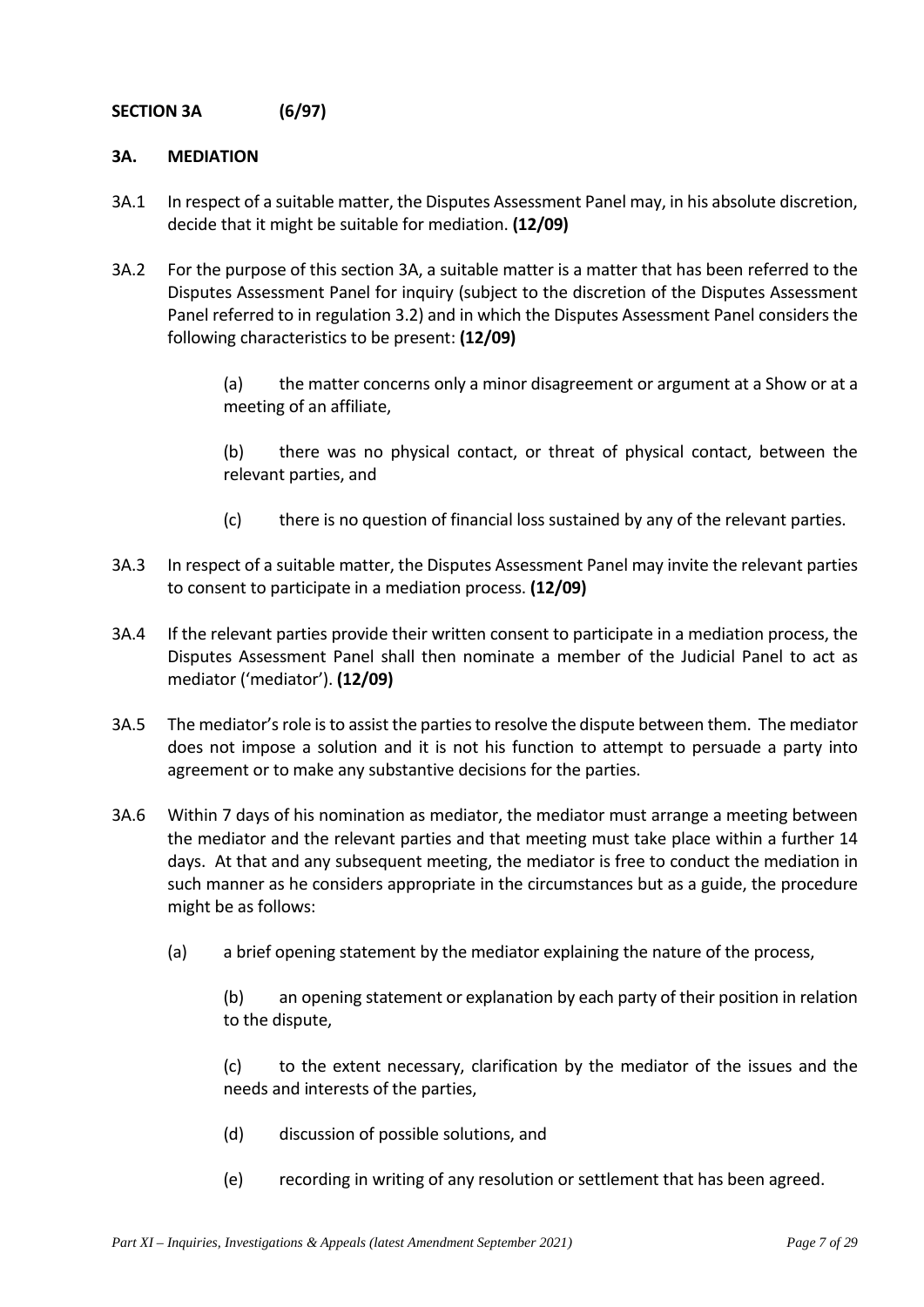- 3A.7 A settlement agreement that emanates from a mediation pursuant to this section 3A of the regulations shall, subject to its terms, be regarded as finalising for all time the matter that was referred for inquiry.
- 3A.8 If, within 45 days of the date upon which the mediator was nominated as such, the matter in dispute has not been resolved pursuant to the mediation process, the Disputes Assessment Panel must then decide whether or not an inquiry should be initiated pursuant to regulation 3.1. **(12/09)**
- 3A.9 If a settlement agreement emanating from a mediation does not resolve all matters that were referred for inquiry, the Disputes Assessment Panel must then decide whether or not an inquiry should be initiated pursuant to regulation 3.1 in respect of the unresolved matters. **(12/09)**
- 3A.10 The fact that a mediation has not resolved, or fully resolved, a matter in dispute between the relevant parties is not relevant to and shall not be taken into account by a Committee conducting an inquiry.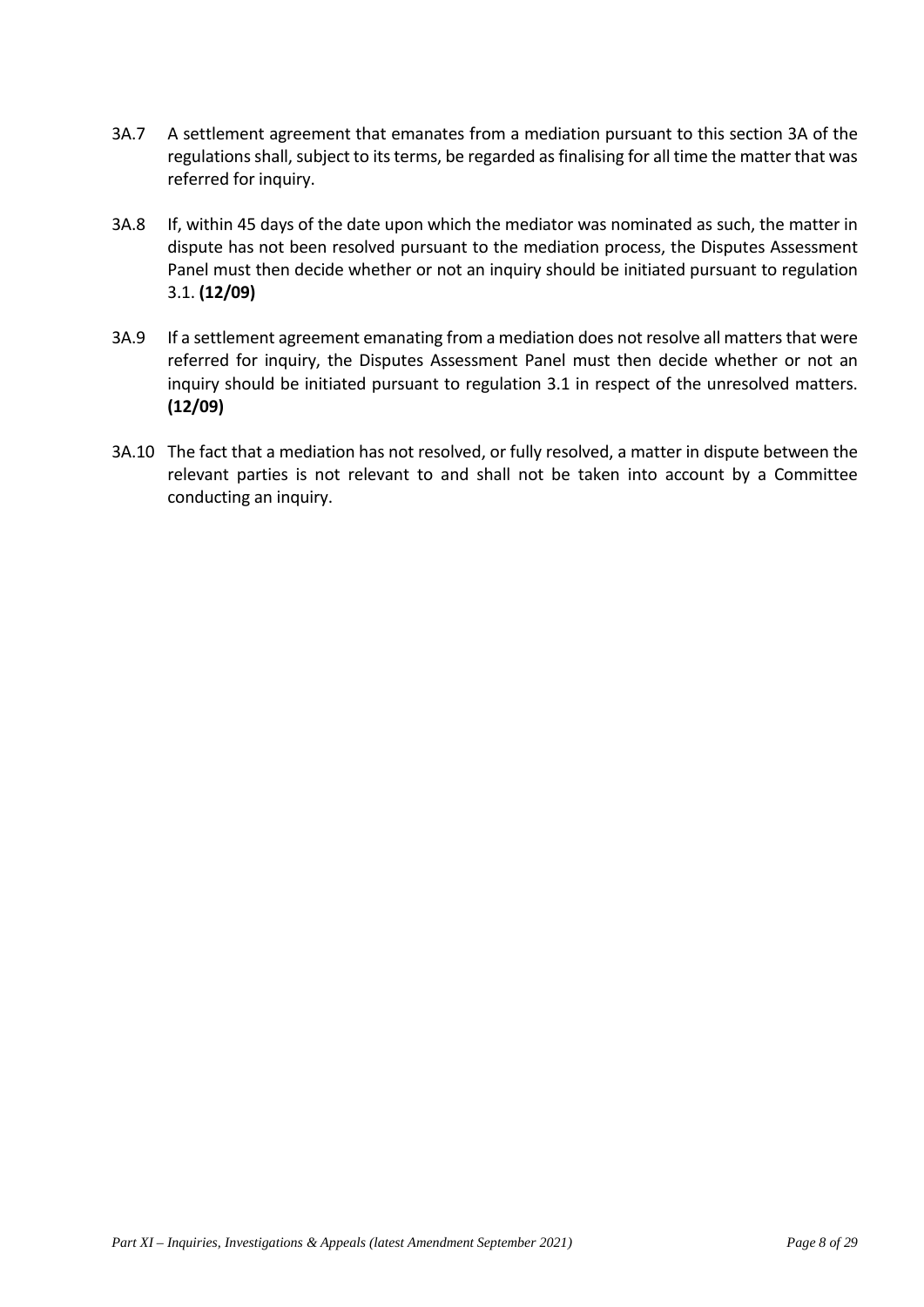# **4. MATTERS THAT MUST BE REFERRED FOR POSSIBLE INQUIRY**

- 4.1 An affiliate must notify the DOGS NSW Secretary of a dispute between the affiliate and a member or any other person as soon as the committee of the affiliate is aware of the dispute, but no dispute shall be so notified that is of a domestic nature relating only to the internal affairs of an affiliate or its members and not relating to the objects of DOGS NSW or to the rules or regulations.
- 4.2 Upon receipt of notification pursuant to regulation 4.1, the Board of Directors may, before considering or deciding whether or not to request the Disputes Assessment Panel to initiate an inquiry, appoint any person (other than a member of the Judicial Panel) to advise the parties and to endeavour to resolve the dispute. **(12/09)**
- 4.3 If in the opinion of any member at a Show a member within the precincts of the Show wilfully ill treats a dog, such conduct must be referred to the Board of Directors for consideration whether or not it should be referred to the Disputes Assessment Panel for possible inquiry. **(12/09)**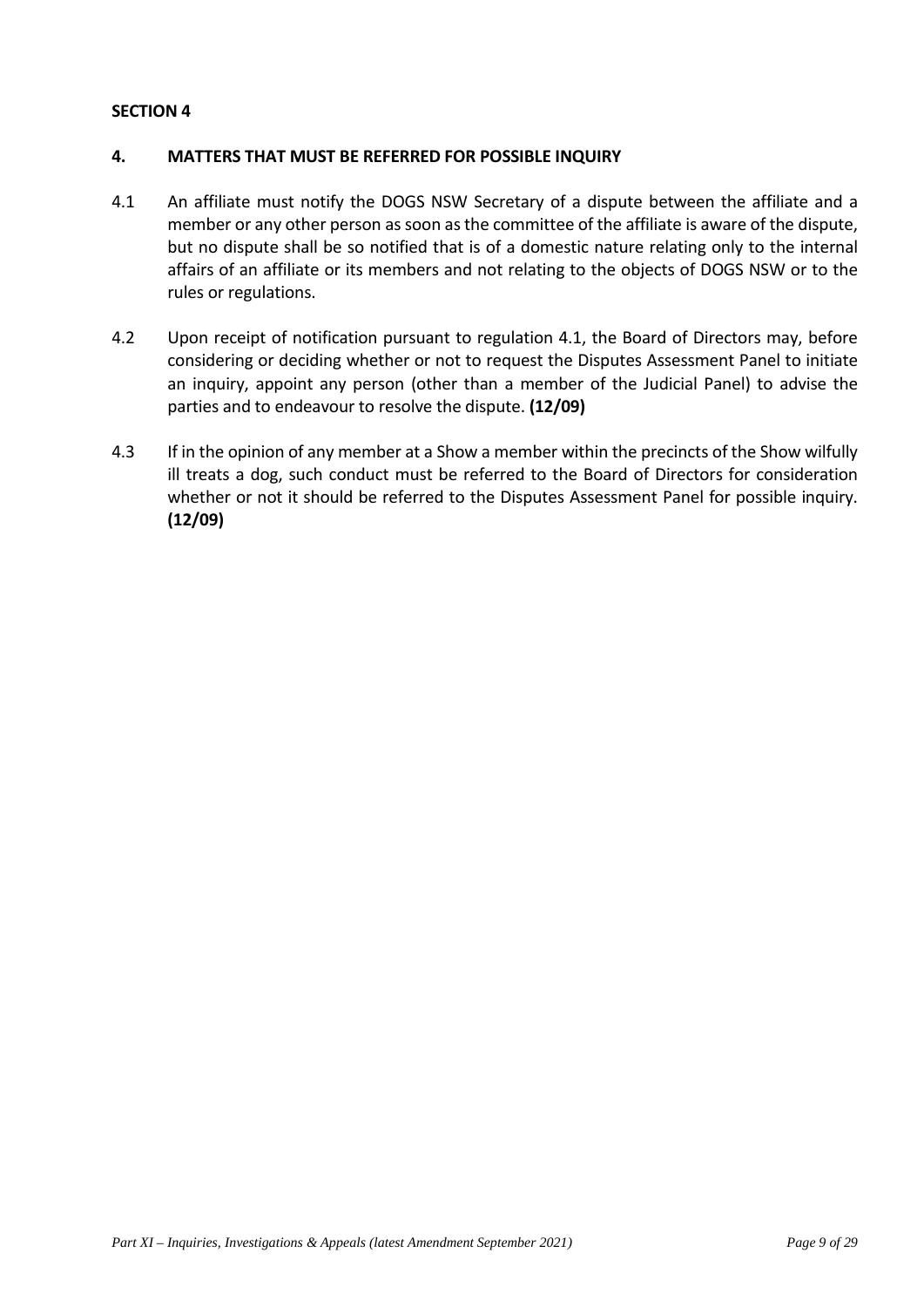# **5. CONDUCT OF INQUIRIES AND INVESTIGATIONS CONCERNING MISCONDUCT OR BREACHES OF THE RULES OR THE REGULATIONS BY MEMBERS**

- 5.1 The Committee may require that any matter the subject of the inquiry or investigation be, so far as possible, reduced to writing.
- 5.2 The member concerned shall be informed in writing of any complaint and be provided with a copy of all documents in the possession of the Committee necessary to enable the member to understand the nature of the complaint and of any case that he may have to answer.
- 5.3 (a) The Committee shall conduct a hearing at such time and place as it considers appropriate, provided that at least 21 days' written notice thereof is given to the person or persons against whom the complaint is made and to the person or persons (if any) who lodged the complaint upon which the inquiry is based and to any witnesses to the events in question and all such persons shall be entitled to appear and be heard at the inquiry and to give such evidence as shall be relevant in the circumstances.**6/97**
	- (b) Where any person in relation to a matter the subject of an inquiry is more than 100 kilometres by road from the place at which the inquiry hearing is to be conducted, or has a valid commitment which restricts them from attending the hearing in person and that person has presented a written statement to the inquiry, the Committee may permit the person to give evidence and be cross examined by means of a telephonic conference facility. **09/21**
	- (c) In respect of written submissions made following the notification of an Inquiry, such written submissions must be made no less than 5 working days prior to the Hearing date and any written submissions received after that time will not be accepted. **(11/14)**
	- (d) All persons who constitute the Committee for the purpose of an inquiry must be present at any hearing conducted by the Committee.
- 5.4 The Committee may conduct the inquiry notwithstanding that any person (including a person directly affected) who has been given notice fails to appear at the inquiry.
- 5.5 (a) The Committee may from time to time on its own motion adjourn the conduct of the inquiry to such time and place as it considers fit but notice of such adjournment shall not be required to be given to persons not present at the inquiry when the adjournment is announced.
	- (b) the Committee shall only grant an application for an adjournment by a person directly affected in circumstances where to fail to do so would in the Committee's opinion constitute a denial of natural justice.
- 5.6 The Committee shall not be bound by any rules of evidence and shall conduct the inquiry with the minimum of formality and in such manner as it sees fit.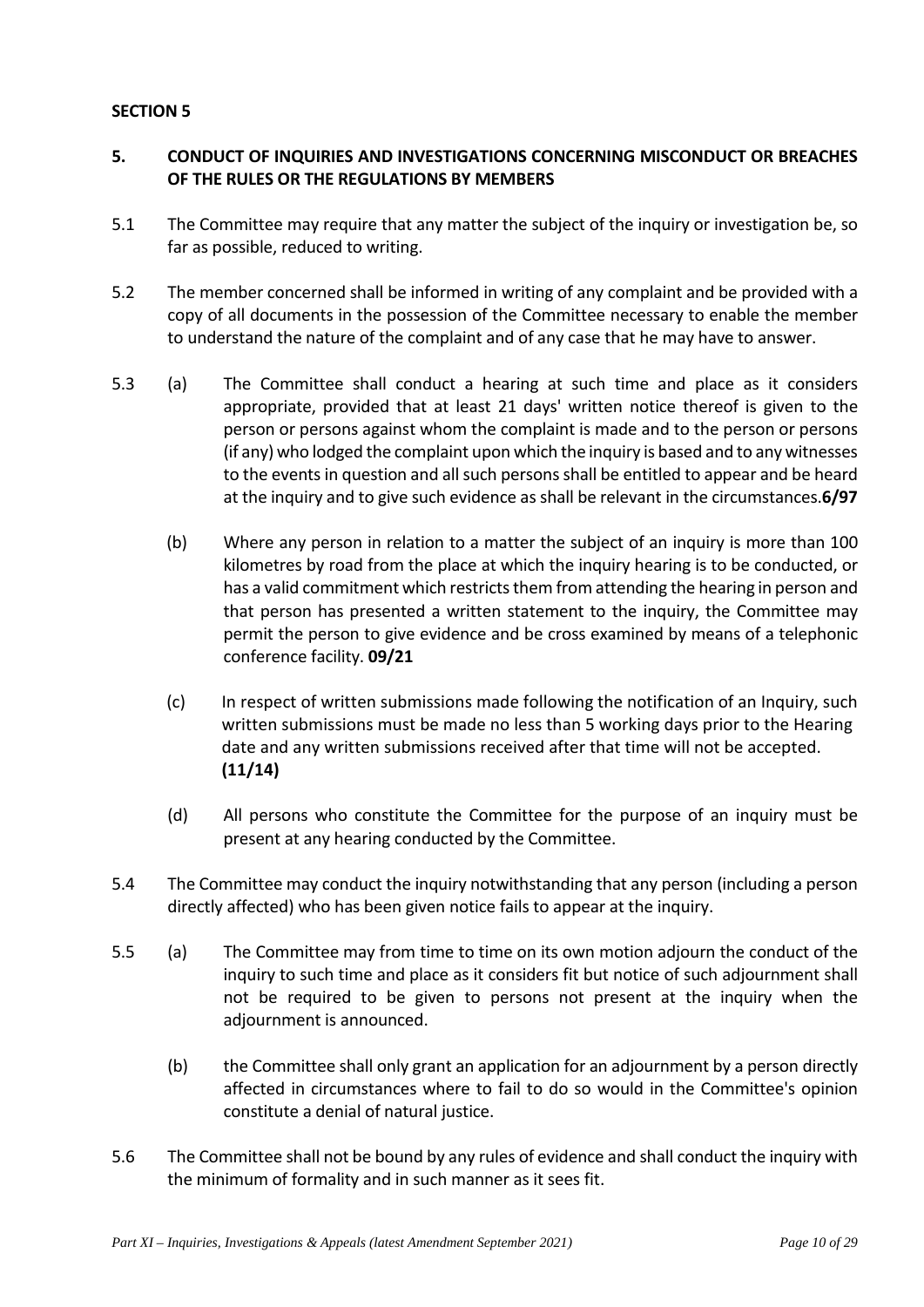- 5.7 (a) The Disputes Assessment Panel or the Chairman of the Committee may require any member to attend at a hearing before the Committee and to furnish such information and evidence and to produce such documents relevant to the matter the subject of the inquiry as to the Committee seems fit. **(6/97), (12/09)**
	- (b) The Committee may of its own motion call evidence from experts.
- 5.8 No person shall be legally represented before the Committee.
- 5.9 In respect of an inquiry where it is necessary or appropriate for evidence or submissions to be given or made for or on behalf of the Board of Directors, the Board of Directors may nominate one of their number (who is not a legal practitioner) to collate and present the evidence and make submissions to the Committee.**6/97**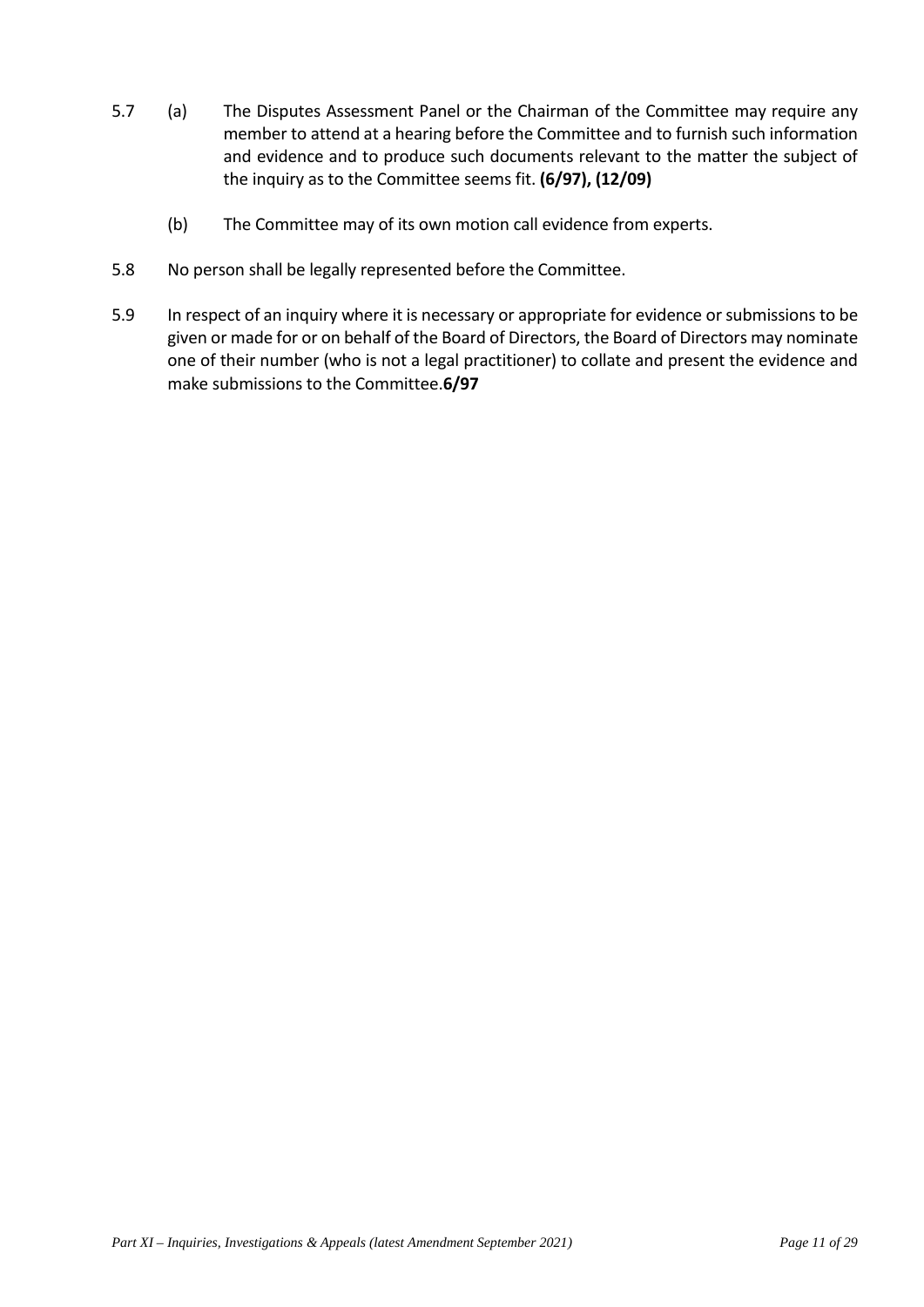## **6. DECISIONS OF THE COMMITTEE AND CERTAIN PENALTIES (04/16)**

- 6.1 (a) The Committee shall publish a written report on the facts as found by the inquiry and the penalty (if any) the Committee considers appropriate to impose in the circumstances.
	- (b) If the opinion of the members of the Committee is not unanimous, the decision of the majority shall prevail. If the members of the Committee are equally divided on any question concerning the guilt or innocence of a member who is or whose actions are the subject of the inquiry, the question shall be resolved in that member's favour.
	- (c) The Chairman of the Committee shall cause the report to be delivered to the DOGS NSW Secretary.
- 6.2 (a) If the Committee considers that the imposition of a penalty is appropriate, it may either
	- (i) reprimand the member;
	- (ii) impose upon the member such fine as it may think appropriate in the circumstances;
	- (iii) disqualify the member from exhibiting or handling an exhibit, or from acting as a Show official, or from admission to a Show;
	- (iv) suspend the member from membership of DOGS NSW for a specific period;
	- (v) require the member to tender his resignation from DOGS NSW;
	- (vi) terminate the member's membership of DOGS NSW; or
	- (vii) impose upon the member any combination of the above.
	- (b) In considering an appropriate penalty, the Committee:
		- (i) shall have regard to any submissions on penalty that the member concerned may wish to make;
		- (ii) may have regard to any previous instances in which the member concerned has been found guilty of any conduct referred to in Article 22, provided that the Committee shall not be made aware of any such previous instances until after the Committee has reached the decision that the member concerned is guilty in respect of the matter then before the Committee. **(06/12)**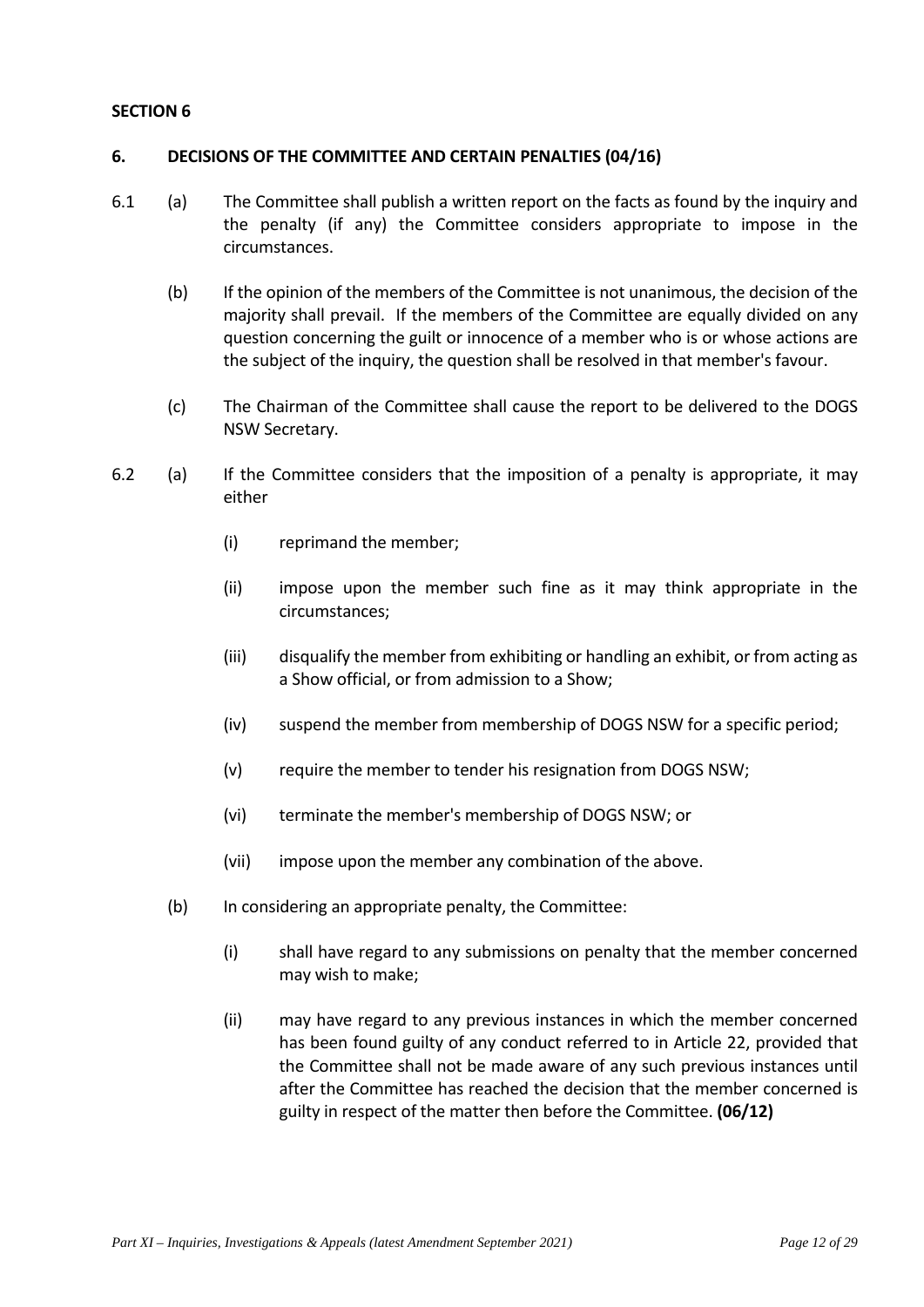- (c) It shall be the duty of the DOGS NSW Secretary to cause to be provided to the Chairman of the Committee, prior to the Committee's consideration of the question of penalty, an envelope in which shall be contained a paper on which shall be written either information concerning any such previous instances or a statement to the effect that there have been no such previous instances. The information shall not make reference to any occasion when the complaint was dismissed or found not proved.
- 6.3 (a) Where a penalty comprises or includes the payment of a monetary penalty, that amount must be paid no later than the date nominated in the Committee's report as the date for payment (or if no such date is nominated, within 14 days of the date of that report). If the monetary penalty is not paid within the applicable time, the member's membership of DOGS NSW shall ipso facto be suspended until payment is made.
	- (b) Where a payment due under (a) above remains unpaid for 6 months from the applicable date for payment, the member's membership of DOGS NSW shall ipso facto terminate on the expiration of that 6 months period.
	- (c) Where a penalty imposed by a Committee includes suspension of membership, the period of suspension will take effect immediately the member is advised of the penalty by the Committee pursuant to Regulation 6.8 or is deemed to have received the Report of the Committee pursuant to Clause 6.6. **(06/14)**
	- (d) In any case where a Member considers that, as a result of suspension, they are being unfairly deprived of a particular right of membership due to exceptional personal circumstances, they may apply to the Board of Directors, within five (5) working days of the commencement of the suspension, for dispensation from suspension of such specific right. **(06/14)**
- 6.4 Regulation 6.5 provides penalties (in cases where a monetary penalty and/or suspension from membership are considered appropriate) and in particular kinds of cases or circumstances. Notwithstanding these penalties, the question of penalty shall always be within the discretion of the Committee or the Appeal Committee (as appropriate) and the imposition of a penalty that is outside these penalties (whether above or below) shall not be a basis for challenging the decision in question. The reference in Regulation 6.5 to only a monetary penalty or a suspension from membership is not intended to exclude the imposition of the other penalties referred to in Regulation 6.2(a) if considered to be appropriate in the circumstances. Furthermore, in a case where the member concerned has not previously been found guilty of a complaint, the Committee or the Appeal Committee may decide only to counsel, warn or reprimand the member concerned. **(04/16)**

**Extraordinary circumstances should prevail on any occasion where a penalty of less than the minimum guideline set out in 6.5 is imposed, and the reason/s for imposing such lesser penalty will be set out in the report of the Committee or Appeal Committee. (04/11)** 

*Part XI – Inquiries, Investigations & Appeals (latest Amendment September 2021) Page 13 of 29*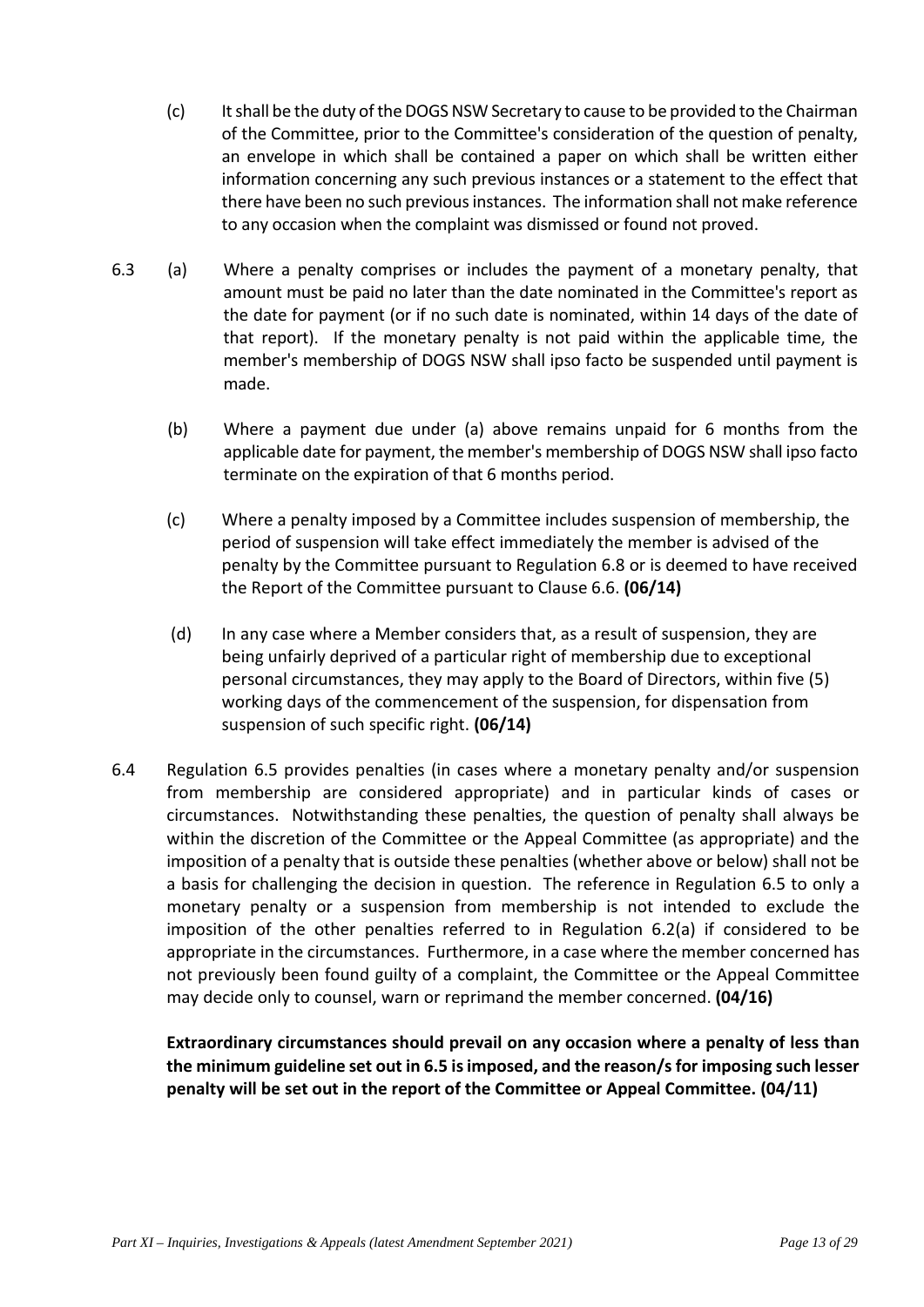# 6.5 **Penalties (04/16)**

In this part, one (1) Penalty Unit is equal to \$50.00.

| <b>DISORDERLY CONDUCT</b> |                                                                            | <b>Minimum Penalty</b>     | <b>Maximum Penalty</b>      |  |
|---------------------------|----------------------------------------------------------------------------|----------------------------|-----------------------------|--|
| 1.1                       | Physical assault /or threat thereof<br>to a Judge or exhibitor at an event | 12 mths/20 Units           | Life suspension             |  |
| 1.2                       | Abusive or foul language to a Judge<br>or exhibitor at an event            | 3mths/10 Units             | 12mths/20 Units             |  |
| 1.3                       | Disparage a Judge's decision                                               | 3mths/10 Units             | 12mths/20 Units             |  |
| 1.4                       | Denigrate an exhibitor or exhibit                                          | 3mths/10 Units             | 12mths/20 Units             |  |
| 1.5                       | Property damage                                                            | 3mths/<br>+ cost of damage | 12mths/<br>+ cost of damage |  |
|                           |                                                                            |                            |                             |  |

# **2**. **ABUSE OF AN ANIMAL**

2.1 Conviction for aggravated cruelty to animals under Prevention of Cruelty to Animals Legislation.

Maximum penalty: termination of membership and life ban against renewal of membership.

|    |     |                                                                                                       |                                           | <b>Minimum Penalty Maximum Penalty</b>    |
|----|-----|-------------------------------------------------------------------------------------------------------|-------------------------------------------|-------------------------------------------|
|    | 2.2 | Physical abuse of a dog/causing<br>Injury to a dog at an event                                        | 12mths/20 Units                           | Life suspension                           |
|    | 2.3 | Neglect which endangers the<br>wellbeing of a dog at an event                                         | 6mths/10 Units                            | 60mths/60 Units                           |
|    | 2.4 | Whelping a bitch at an event                                                                          | 12mths/10 Units                           | 24mths/20 Units                           |
|    | 2.5 | Excessive discipline of a dog                                                                         | 3mths/5 Units                             | 24mths/20 Units                           |
|    |     |                                                                                                       |                                           |                                           |
| 3. |     | <b>REGISTRATION VIOLATIONS</b>                                                                        |                                           |                                           |
|    | 3.1 | Submission of an application<br>containing a false certification<br>(not signature forgery)           | <b>Minimum Penalty</b><br>24mths/20 Units | <b>Maximum Penalty</b><br>60mths/60 Units |
|    | 3.2 | Submission of an application<br>containing a false certification as<br>to the signature of the owners | 12mths/20 Units                           | 60mths/40 Units                           |

on behalf of another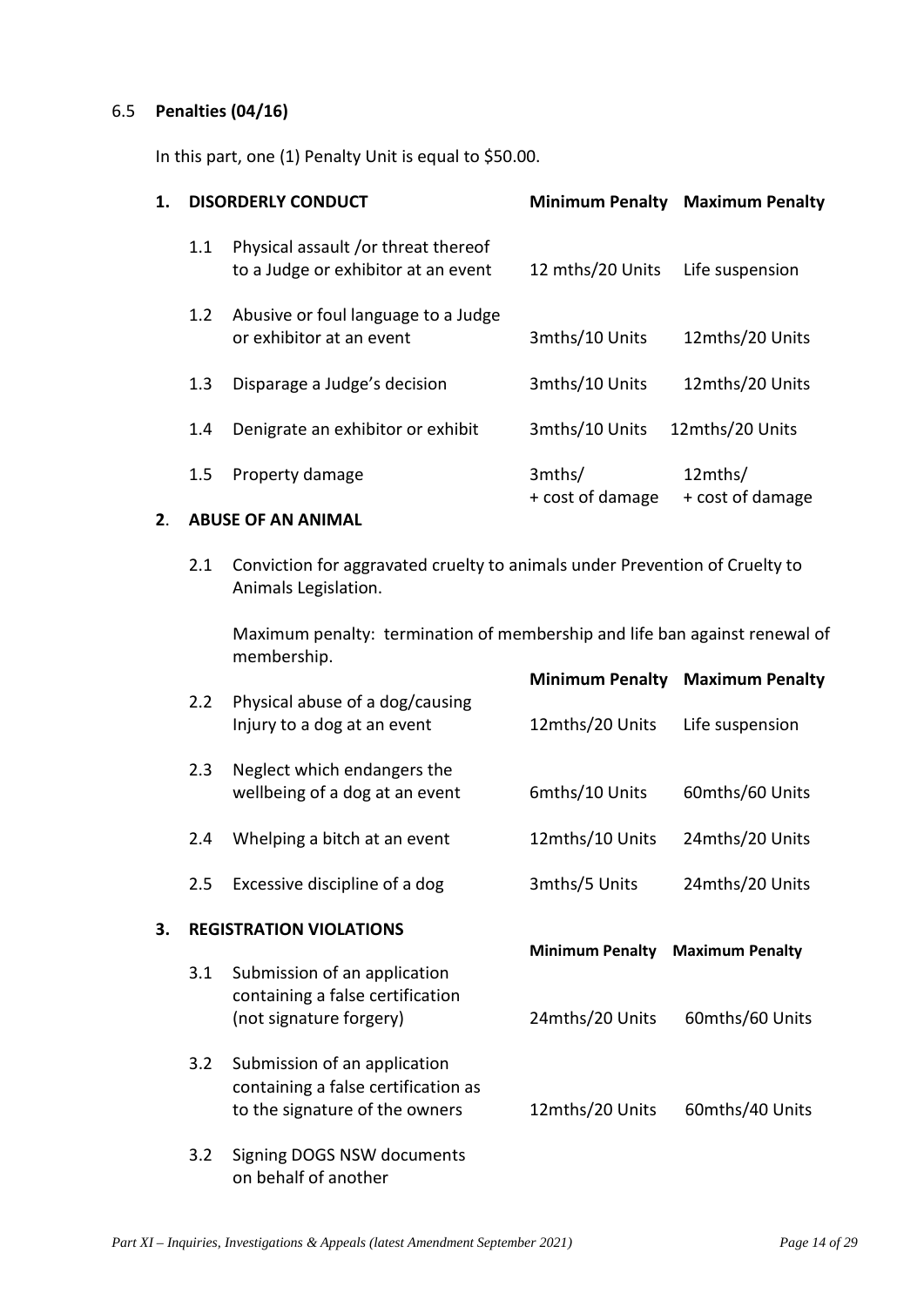without proper authority 12mths/20 Units 36mths/40 Units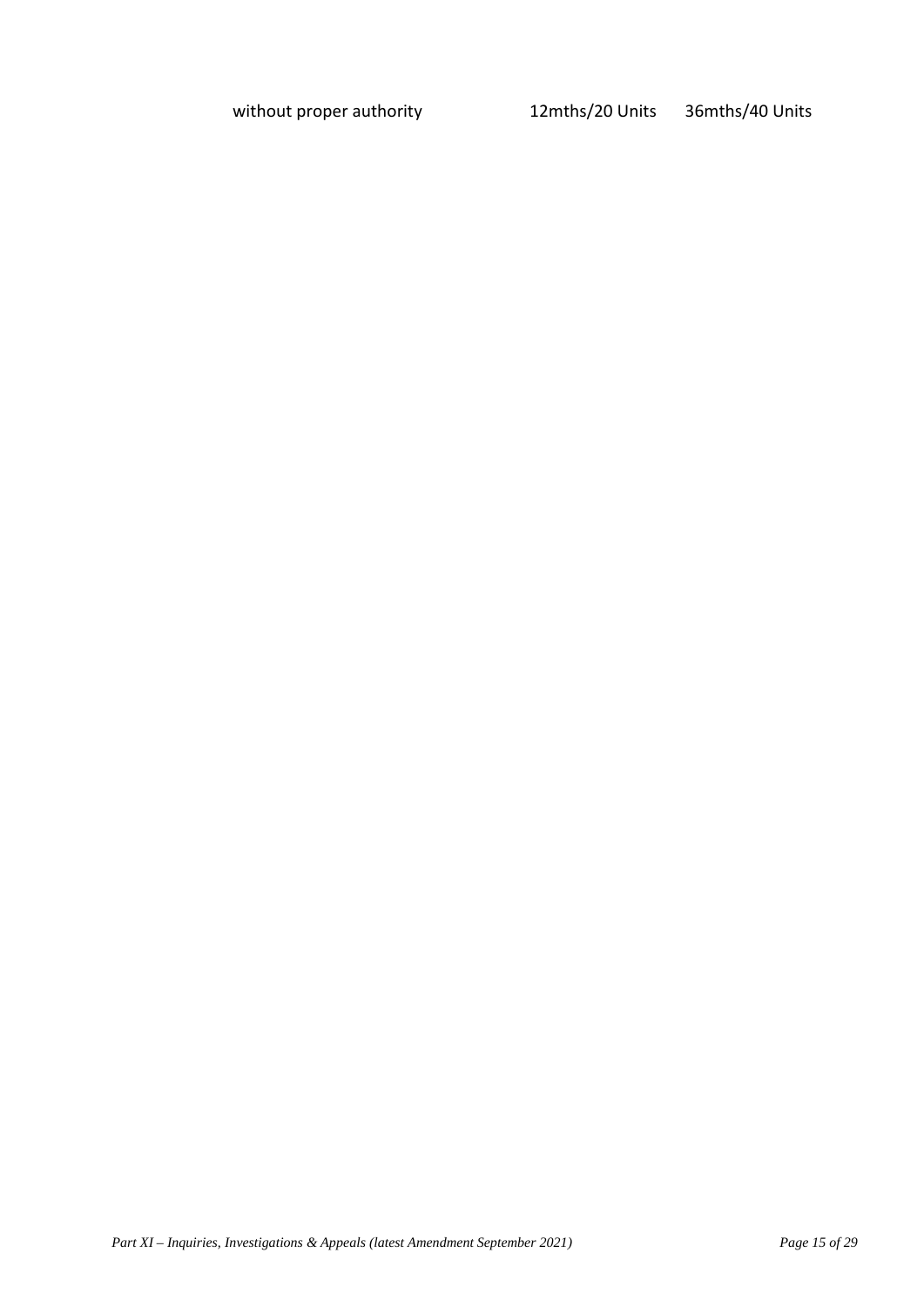|    |     |                                                             | <b>Minimum Penalty</b> | <b>Maximum Penalty</b>   |
|----|-----|-------------------------------------------------------------|------------------------|--------------------------|
|    | 3.3 | Selling, buying, or falsifying<br><b>DOGS NSW documents</b> | 24mths/20 Units        | 60mths/60 Units          |
|    | 3.4 | Refuse to produce dogs or records<br>to DOGS NSW authority  | 12mths/20 Units        | 60mths/60 Units          |
| 4. |     | <b>RULES/REGULATIONS VIOLATIONS</b>                         |                        |                          |
|    |     |                                                             | <b>Minimum Penalty</b> | <b>Maximum Penalty</b>   |
|    | 4.1 | Substitution of one dog for another                         | 12mths/20 Units        | 36mths/40 Units          |
|    | 4.2 | Exhibiting an altered dog                                   |                        |                          |
|    |     | Temporary alteration                                        | 12mths/20 Units        | 36mths/40 Units          |
|    |     | Permanent alteration                                        | 36mths/40 Units        | 60mths/60 Units          |
|    |     |                                                             | <b>Minimum Penalty</b> | <b>Maximum Penalty</b>   |
|    | 4.3 | Non compliance with DOGS NSW                                |                        |                          |
|    |     | Guidelines for the Care and                                 |                        |                          |
|    |     | Management of Keeping and                                   |                        |                          |
|    |     | Breeding Dogs and/or the                                    |                        |                          |
|    |     | Code of Ethics                                              | 3mths/5 Units          | Life suspension/40 Units |

Only in a case where the member concerned has not previously been found by a Committee to be guilty of a complaint, will a sitting Committee, or an Appeal Committee, consider:

- (i) whether any penalty imposed should be suspended subject to the member entering into a bond of good behaviour for such period as is deemed by the relevant Committee to be appropriate, or
- (ii) whether or not a reprimand is an appropriate penalty.

In any case where a member is found guilty of a further offence whilst serving a suspended sentence, the suspension of that sentence shall be lifted forthwith and the balance of any original term of suspension still to be served, together with any monetary penalty originally imposed for the first offence, shall be reinstated in addition to any penalty imposed by the Committee for the further offence.

In any such case, no two periods of suspension will be allowed to be served concurrently. **(6/97), (04/11)**

Where a matter has been heard in a Court of Law and a penalty handed down by that authority, a penalty imposed by a DOGS NSW appointed Committee of Inquiry should be not less than that imposed by the Court. **(04/16)**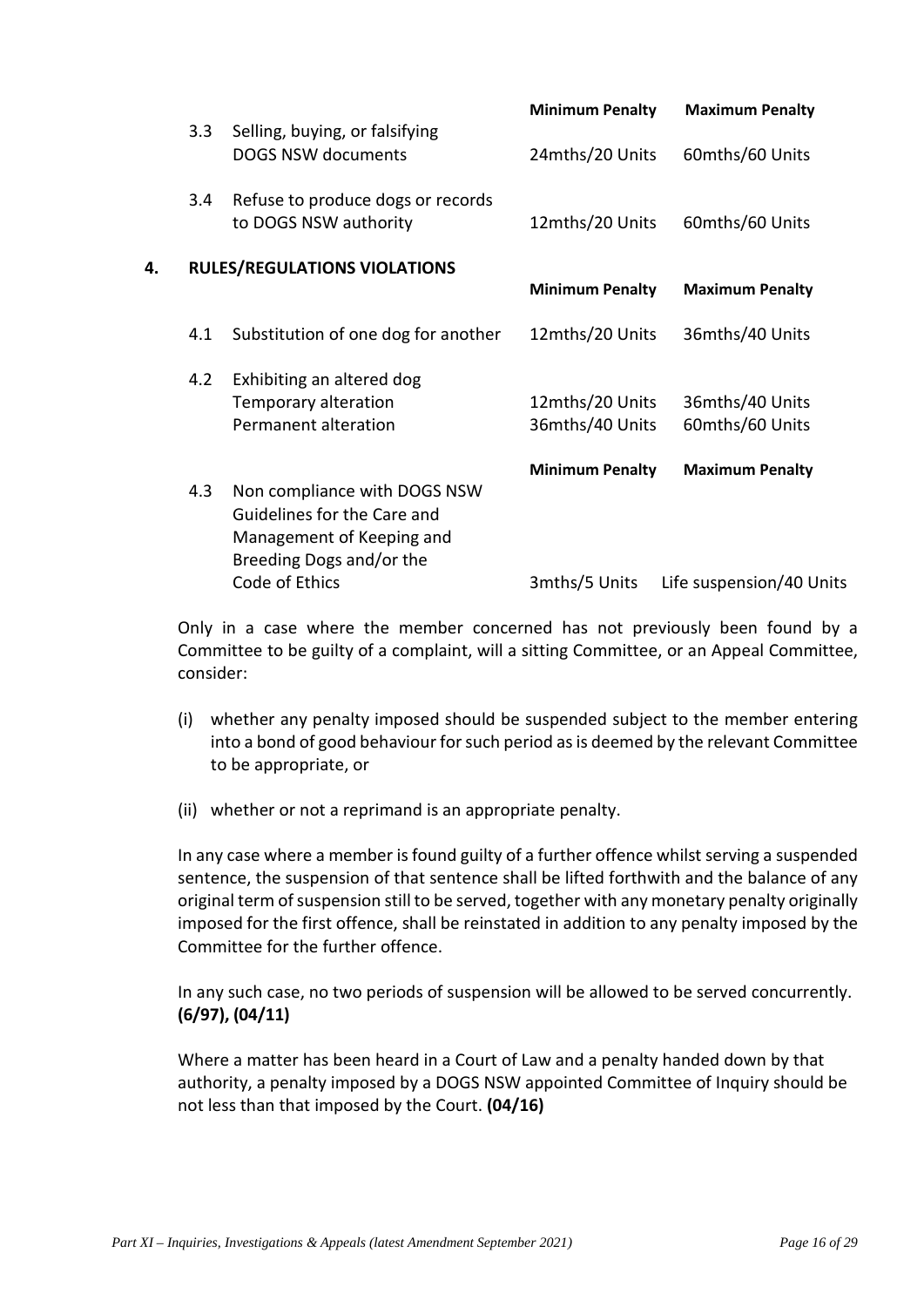- 6.6 Within 7 days of receipt by the DOGS NSW Secretary of the report of the Committee pursuant to Regulation 6.1, the DOGS NSW Secretary shall send to the person who lodged the complaint in respect of which the inquiry was initiated and to the member concerned a copy of the report and shall at the same time advise the defendant and complainant concerned of the right of appeal provided for herein. The members concerned shall be deemed to have received the report no later than the fifth business day after posting. **(04/15)**
- 6.7 The decision of the Committee as contained in the report shall be binding on all members and shall have effect, unless the member concerned appeals to an Appeal Committee pursuant to regulation 7.1, in which event the Committee's decision shall be stayed (subject to Regulations Part I, Section 13, Regulation 13.5) pending the outcome of the appeal. **(12/97)**
- 6.8 (a) Notwithstanding Regulation 6.1 the Committee may, at the conclusion of a hearing, orally announce its decision on the facts as found by the inquiry and the penalty (if any) the Committee considers appropriate to impose in the circumstances and, in that event, paragraphs (a) and (c) of Regulation 6.1 and Regulations 6.6 and 6.7 shall not apply.
	- (b) The decision of the Committee orally announced pursuant to paragraph (a) shall be binding on all members and shall have effect in accordance with its terms. **(5/97)**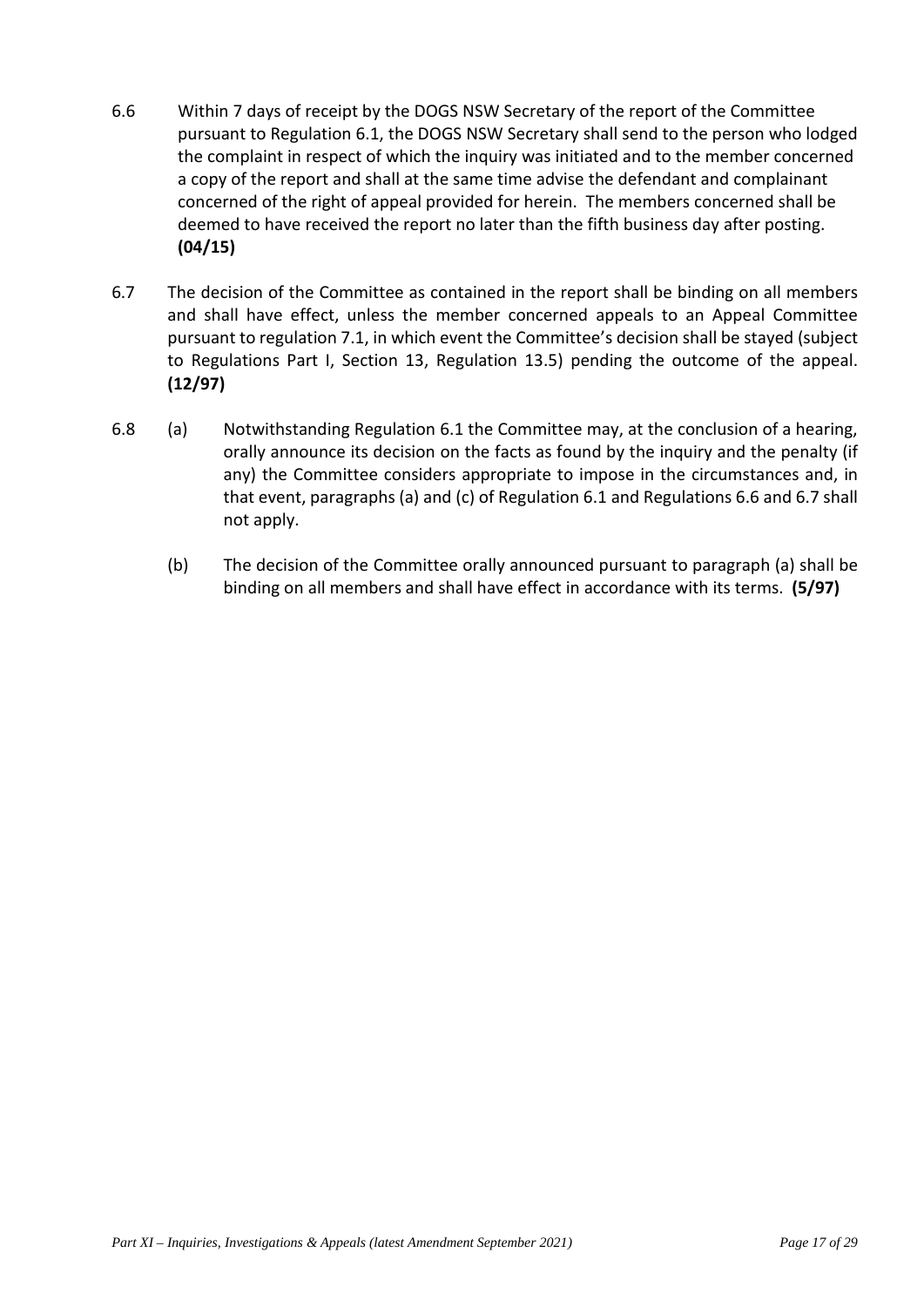# **7. APPEALS**

- 7.1 A member defendant or complainant may appeal to an Appeal Committee appointed by the Disputes Assessment Panel against the decision of the Committee pursuant to Section 6 of this Part of the Regulations within 7 days after a copy of the report is received by the member (as provided in Regulation 6.6 by lodging with the DOGS NSW Secretary a notice to that effect, provided that an appeal shall lie only on the grounds that:- (12/09)
	- (a) there is fresh evidence that could not have been placed before the Committee;
	- (b) the member has been denied natural justice by the Committee;
	- (c) the penalty imposed by the Committee was inadequate or excessive.

PROVIDED FURTHER THAT save in respect of any such fresh evidence, the Appeal Committee shall not re-open any factual issue determined by the Committee. **(12/14)**

- 7.2 (a) The Board of Directors may appeal to an Appeal Committee appointed by the Disputes Assessment Panel against the decision of the Committee pursuant to Section 6 of this Part of the Regulations within 7 days after the receipt by the Secretary of the Minutes of next meeting of the Board of Directors held after the report is published by the Committee. **(12/17)**
	- (b) Such appeal shall be commenced by the issue of a notice to that effect by the DOGS NSW Secretary and a copy of the Notice of Appeal shall be sent to the Member concerned within 7 days of its issue. **(12/17)**
	- (c) Such appeal shall only be on the grounds that the penalty issued by the Committee was either inadequate or excessive having regard to:-
		- (i) the penalties set out in Regulation 6.5; **(04/16)**
		- (ii) the evidence submitted to the Committee;
		- (iii) fresh evidence that could not have been placed before the Committee.

PROVIDED FURTHER THAT save in respect of any such fresh evidence, the Appeal Committee shall not re-open any factual issue determined by the Committee. **(02/05)**

- 7.3 In the case of a decision of the Committee orally announced pursuant to paragraph (a) of Regulation 6.8, a member may appeal to an Appeal Committee appointed by the Disputes Assessment Panel against the decision of the Committee within 7 days of the date upon which the decision was announced by lodging with the DOGS NSW Secretary a notice to that effect, and subject also to the proviso set out in Regulation 7.1. **(02/05), (12/09)**
- 7.4 The Appeal Committee shall afford the member the opportunity of appearing before the Appeal Committee to make submissions (either orally or in writing or both) and to adduce any such fresh evidence but shall otherwise hear the appeal in the manner it considers appropriate and shall publish a written report thereon. **(02/05)**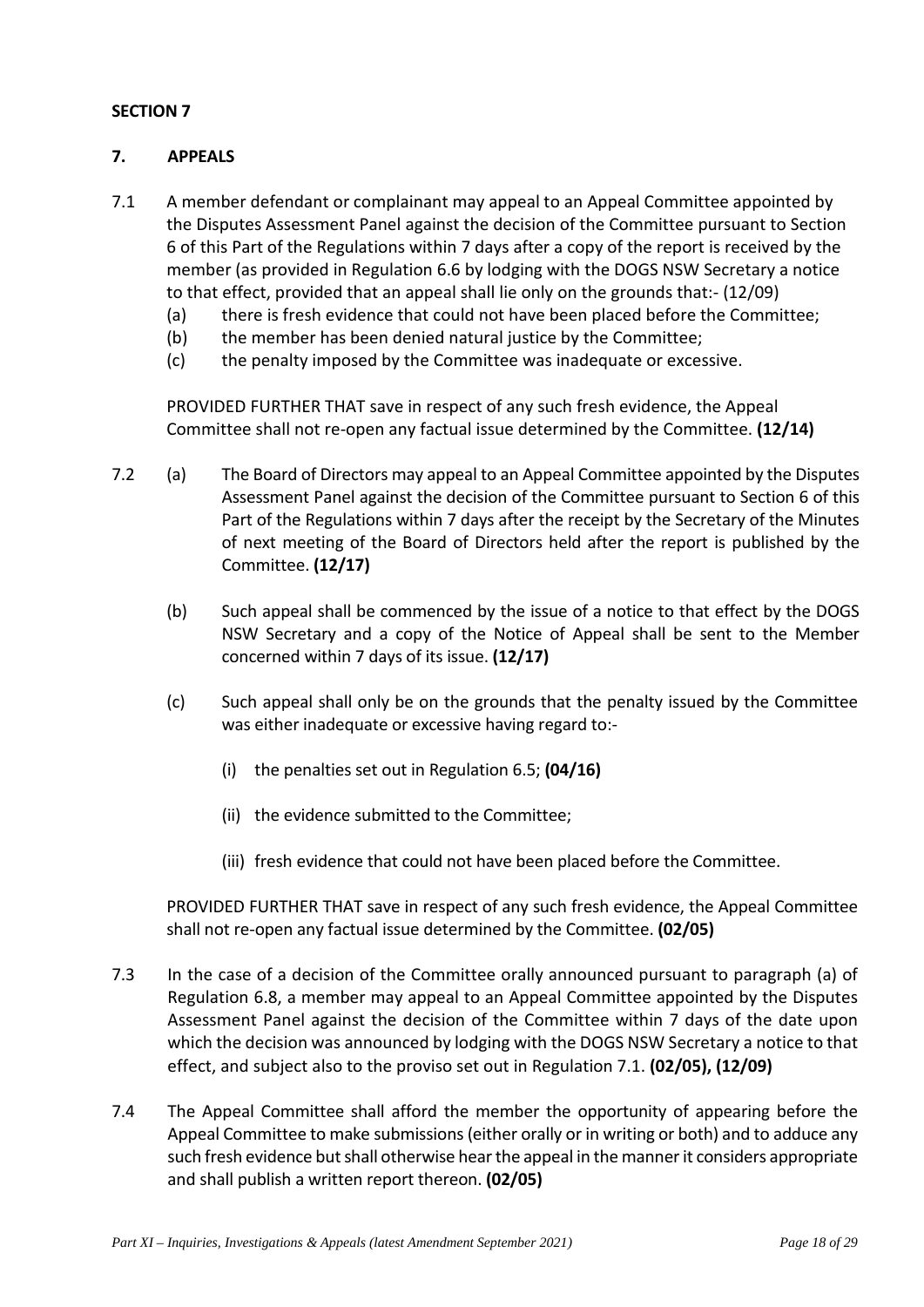- 7.5 No person shall be legally represented before the Appeal Committee. (**02/05)**
- 7.6 The Appeal Committee may make such decision in relation to the appeal as it considers appropriate in the circumstances, including:
	- (a) allowing the appeal;
	- (b) dismissing the appeal;
	- (c) amending or varying the decision of the Committee;
	- (d) remitting the matter for re-hearing by a Committee comprised of persons other than those who comprised the Committee from whose decision the appeal was brought;
	- (e) granting, on an interim basis, such relief against the Committee's decision as is considered to be appropriate;

and that decision shall be binding on all members. **(02/05)**

- 7.7 (a) An Appeal Committee appointed pursuant to Regulation 7.1 shall comprise 3 members of the Judicial Panel who are not members of any currently constituted Committee or of the Committee from which the appeal is brought and who the Disputes Assessment Panel considers most appropriate to deal with the appeal, having regard to the subject matter thereof. **(02/05), (12/09)** 
	- (b) Deleted **(12/09)**
- 7.8 Regulation 2.7 shall apply, mutatis mutandis, in relation to an appeal. **(02/05)**
- 7.9 A copy of the report of the Appeal Committee shall be sent to the member concerned by the DOGS NSW Secretary. **(02/05)**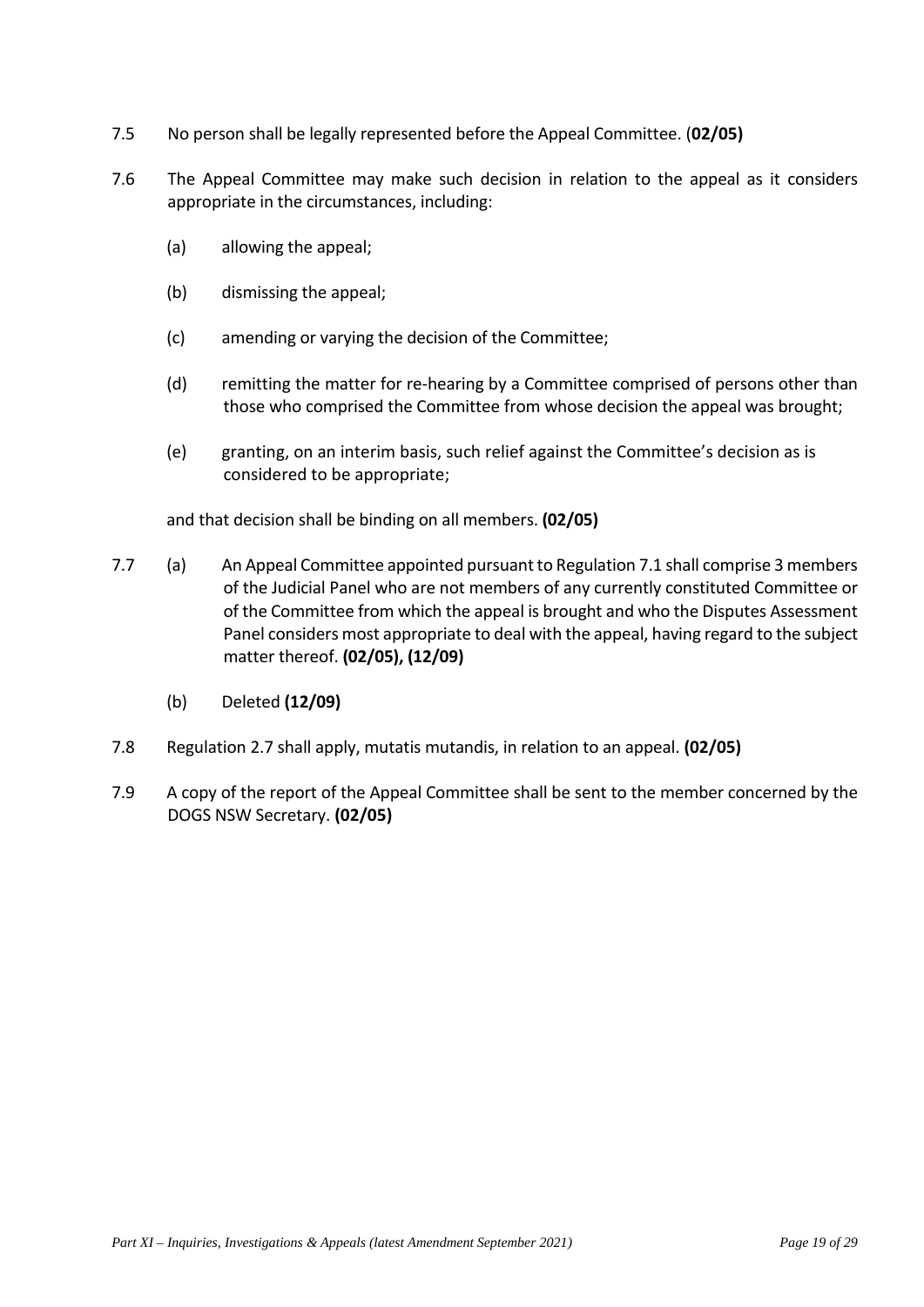# **8. CONDUCT OF INQUIRIES CONCERNING MATTERS OTHER THAN MISCONDUCT OR BREACHES OF THE RULES OR REGULATIONS BY THE MEMBERS**

- 8.1 Subject to the following provisions of this regulation, inquiries concerning matters other than misconduct or breaches of the rules or regulations by members shall be conducted in such manner as the Committee may in its absolute discretion decide.
- 8.2 The Committee shall in its absolute discretion determine to whom notice of the inquiry is to be given, to the intent that only persons directly affected by the inquiry shall be given notice thereof.
- 8.3 Subject to regulation 8.2, regulations 5.1 and 5.4 to 5.8 and regulation 6.1 and 6.2(a) shall apply to an inquiry to which this regulation applies.
- 8.4 Unless the Committee otherwise decides, there shall be no appeal from a decision of the Committee pursuant to regulation 8.3.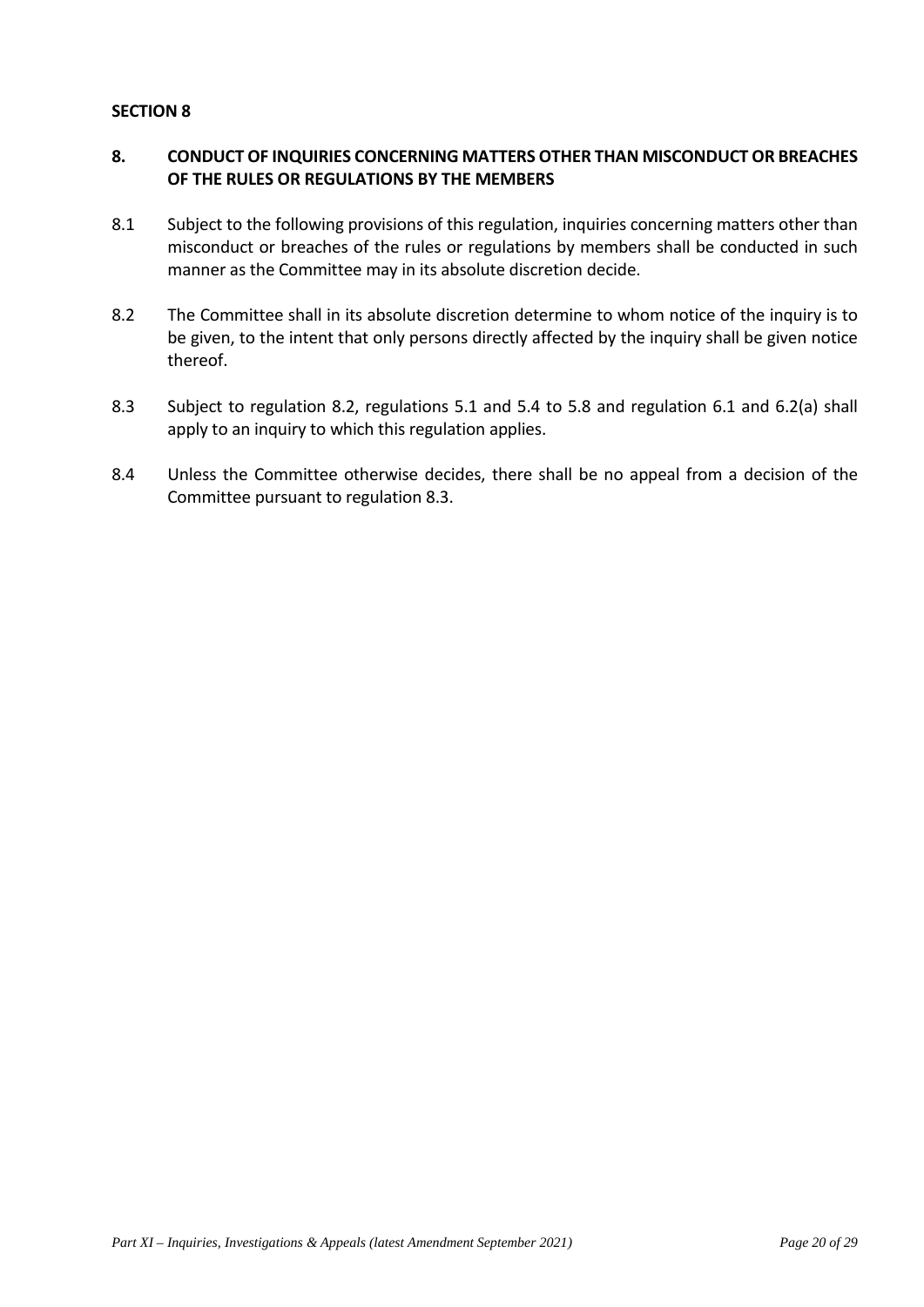# **9. INQUIRIES BY THE BOARD OF DIRECTORS**

- 9.1 Notwithstanding the forgoing provisions of this part of the regulations, the Board of Directors may:
	- (a) give directions as to the conduct of any Inquiry that may be under way, including a direction that the Inquiry shall terminate;
	- (b) remove any matter, the subject of an inquiry, from the jurisdiction of the Committee and the Judicial Panel and, if considered appropriate, complete the Inquiry itself;
	- (c) itself conduct any Inquiry
	- (d) itself determine that an Inquiry be initiated in regard to any matter it considers appropriate. **(09/13)**
- 9.2 Any inquiry by the Board of Directors as contemplated by regulation 9.1 (b) and (c) shall be conducted as closely as possible in accordance with regulations 5 and 6, mutatis mutandis.
- 9.3 Upon completion of the inquiry, the Board of Directors shall take such action as it considers appropriate in the circumstances.
- 9.4 There shall be no appeal from a decision of the Board of Directors following an inquiry completed or conducted pursuant to this regulation.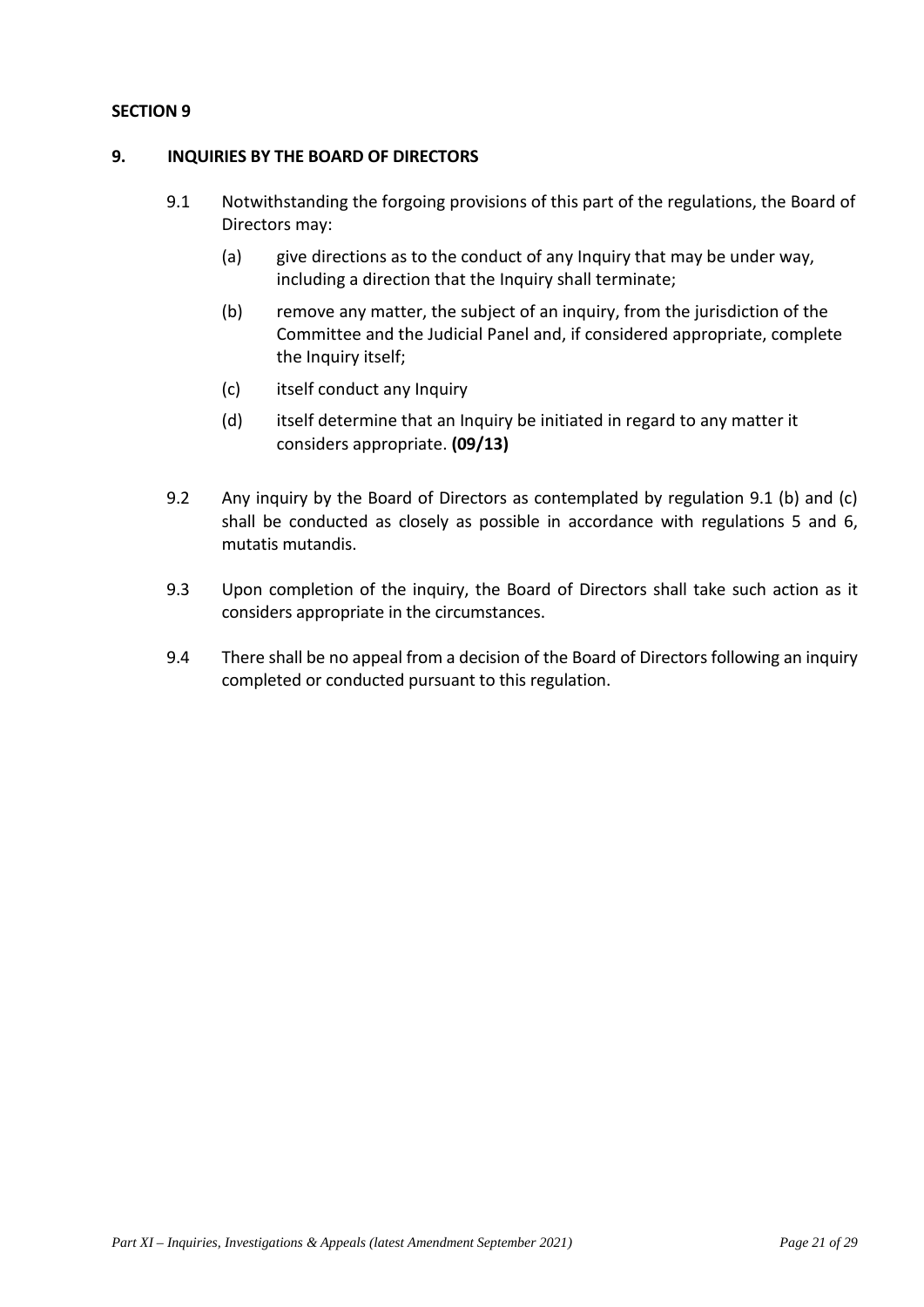## **10. FRIVOLOUS COMPLAINTS**

10.1 If the Committee, having conducted the inquiry, is of the opinion that the complaint which led to the initiation of the inquiry was made:

- (a) frivolously;
- (b) without sufficient evidence to justify the making of the complaint, or
- (c) out of ill will, spite or in bad faith;

the Committee may decide that

- (d) financial compensation be provided to the person the subject of the complaint in respect of expenses actually incurred in dealing with the matter;
- (e) there be a penalty imposed on the person considered by the Committee to have acted in any manner described in (a)-(c),

and the Board of Directors shall take all such action as may be necessary to give effect to such a decision of the Committee.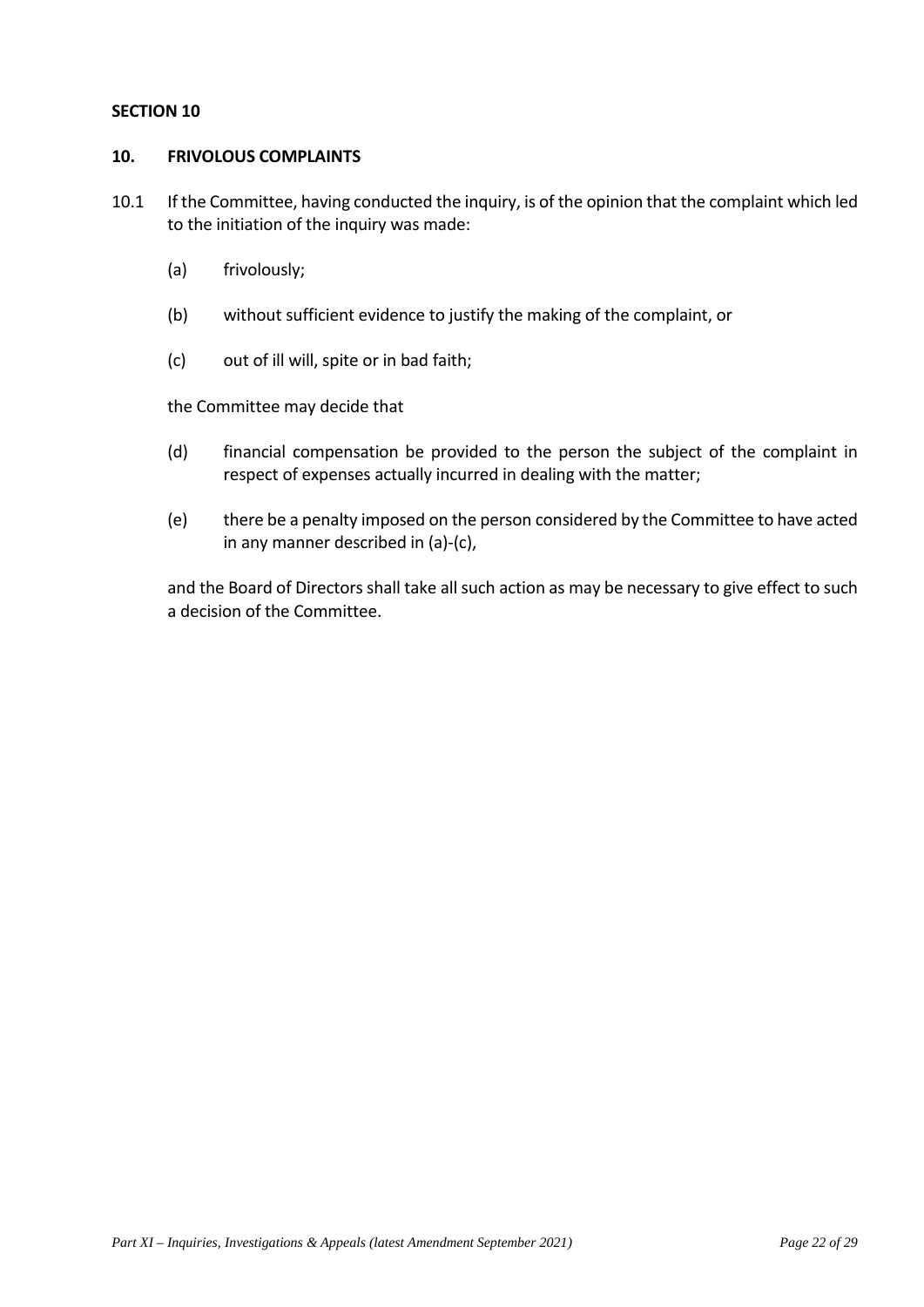## **11. ACCESS TO AND PUBLICATION OF REPORTS**

- 11.1 (a) Within 7 days of receipt by the DOGS NSW Secretary of the report of the Committee pursuant to regulation 6.1, or the report of the Appeal Committee, the DOGS NSW Secretary shall provide a copy of the report to the Disputes Assessment Panel and to the Judicial Panel Co-ordinator. **(11/95), (12/09)**
	- (b) At the next meeting of the Board of Directors following receipt by the Judicial Panel Co-ordinator of a copy of a report, the Judicial Panel Co-ordinator shall report to the Board of Directors the findings of the Committee or of the Appeal Committee as contained in the report. **(11/95)**
	- (c) The DOGS NSW Secretary shall, within fourteen days of receiving a report of a Committee or of an Appeal Committee, provide to each member of the Board of Directors a copy of that report. **(11/95)**
	- (d) The Board of Directors may by resolution direct that a copy of any such report be provided to such other person (including another canine controlling body) as the Board of Directors considers to have a legitimate interest in the matter. **8/95**
- 11.2 In the case of the report of an inquiry falling (in whole or in part) within article 22 (a) (i), (iii), or (iv), and in such other appropriate case as the Board of Directors may decide, the DOGS NSW Secretary shall send a copy of the report to the Secretary of the affiliate of which the member concerned was a member at the time of the events the subject of the inquiry. **(06/12)**
- 11.3 In the case of a report of the kind referred to in regulation 11.2 and in which the member concerned has been found guilty of the complaint, or of some other conduct the subject of the inquiry, the DOGS NSW Secretary shall cause the finding of the Committee (and, in the event of an appeal, of the Appeal Committee) (including any penalty) to be published in the Journal.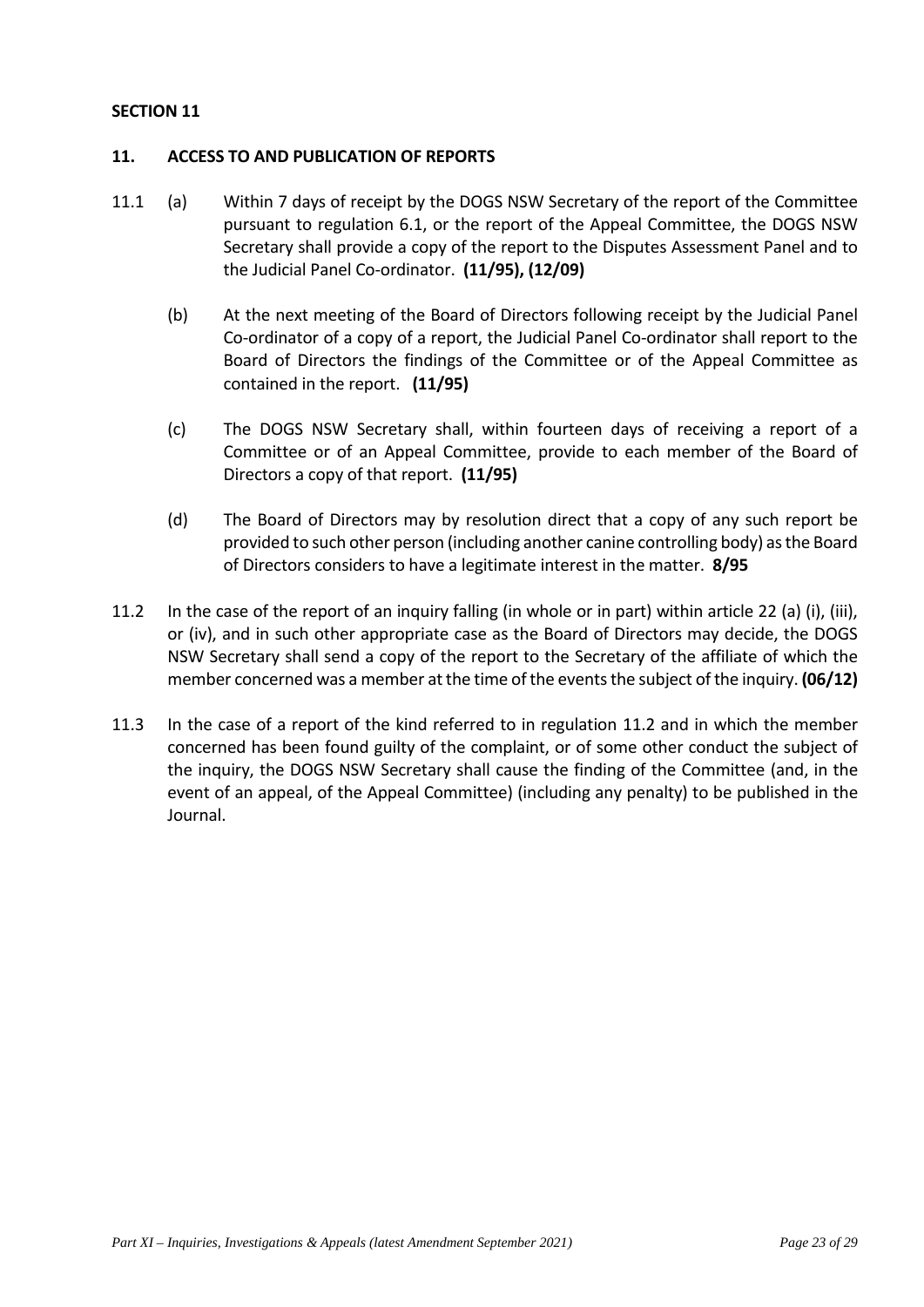# **SECTION 12 (8/95)**

## **12. INTERIM SUSPENSION OF MEMBERSHIP IN CERTAIN CIRCUMSTANCES**

- 12.1 This section only applies in respect of a written complaint received by the DOGS NSW Secretary that a member may have committed misconduct and that complaint includes at least one of the following allegations:
	- (a) that a member deliberately struck, or attempted to strike, another person
	- (b) that a member deliberately injured, or attempted to injure, a dog
	- (c) that a member loudly, seriously and in the hearing of other persons abused a judge at a show

and the allegation in question in that complaint is directly corroborated by at least 3 additional written statements provided to the DOGS NSW Secretary.

- 12.2 In respect of a complaint to which this section applies, the DOGS NSW Secretary must, during the period of 24 hours following receipt by the DOGS NSW Secretary of the complaint and the additional statements, attempt to communicate (either personally or by telephone) with the member about whom the complaint has been made so as to:
	- (a) advise that member of the nature of the complaint and the evidence that has been received in respect of it
	- (b) advise that member that it is a complaint of the kind that could result in the interim suspension of the member's membership
	- (c) invite that member to submit, within no more than 48 hours, submissions (either orally or in writing or both) why interim suspension of membership should not be imposed.

A failure by the DOGS NSW Secretary to actually communicate with the member concerned during the period of 24 hours referred to in regulation 12.2 does not vitiate the following provision of this section 12.

12.3 Upon the expiration of the period of 24 hours referred to in regulation 12.2, and whether or not the DOGS NSW Secretary has actually communicated with the member concerned, the DOGS NSW Secretary must provide to the Disputes Assessment Panel a copy of the complaint and of the additional written statements and must advise the Disputes Assessment Panel (either orally or in writing as the Disputes Assessment Panel may direct) of any submissions from the member concerned. **(12/09)**

If the Chairman forms the opinion that an inquiry is to be initiated in respect of the complaint, and so informs the DOGS NSW Secretary, the DOGS NSW Secretary must by notice in writing to the member concerned advise that an inquiry has been initiated and may by that notice suspend that member's membership of DOGS NSW with effect from such date and lasting for such period not exceeding 35 days as to the DOGS NSW Secretary seems appropriate.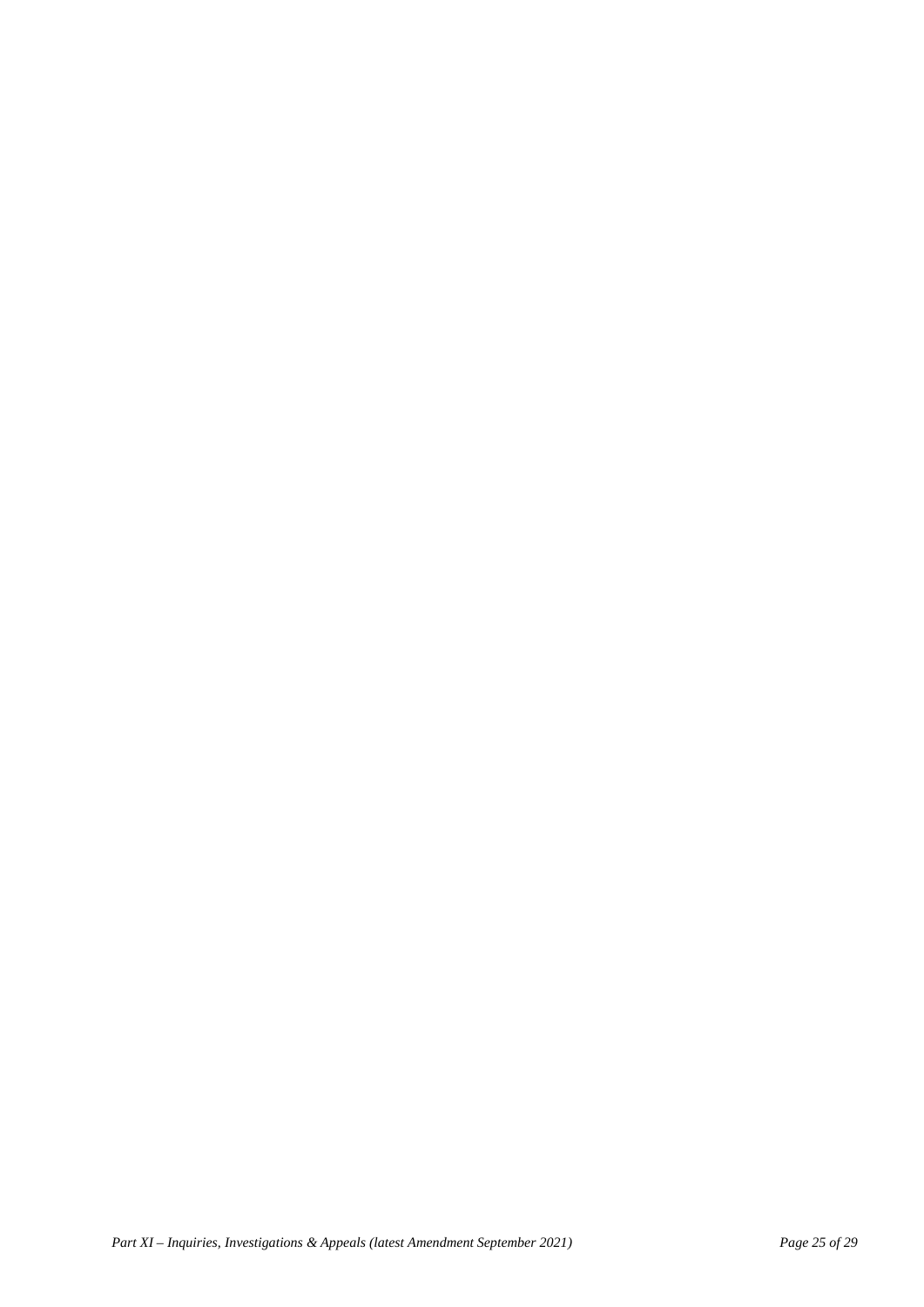- 12.4 In a case where the DOGS NSW Secretary has suspended a member's membership pursuant to regulation 12.3:
	- (a) the information required to be provided to the member concerned pursuant to regulation 5.1 must be provided to the member no later than within 5 days of the date upon which the member's suspension of membership came into effect
	- (b) the reference in regulation 5.3(a) to 21 days may, with the written consent of the member concerned, be reduced to no less than 7 days
	- (c) the inquiry is to be conducted as expeditiously as reasonably possible but if it appears to the Committee conducting the inquiry that the Committee will not have published a report as required by regulation 6.1(a) before the expiration of the period of suspension of the member's membership, the Committee may, in the presence of the member concerned but only after hearing submissions from that member on the question, resolve to extend the period of suspension for such further period as to the Committee seems reasonably necessary in the circumstances
	- (d) if the Committee concludes in its report that the imposition of a penalty is appropriate, the Committee shall, in addition to complying with regulation 6.2(b), have regard to the fact that the membership of the member concerned has been suspended for a period of time.
- 12.5 In a case where the DOGS NSW Secretary has suspended a member's membership pursuant to regulation 12.3 and the Committee is of the opinion that the complaint was of a kind referred to in regulation  $10.2(a)-(c)$ , the Committee must decide that there be a penalty imposed on the person considered by the Committee to have acted in any manner described in regulation 10.1(a)-(c) and that penalty:
	- (a) if it is a monetary penalty, must be for an amount of not less that \$1,000, and
	- (b) if it is to be a suspension of membership, the period of suspension must be for at least 12 months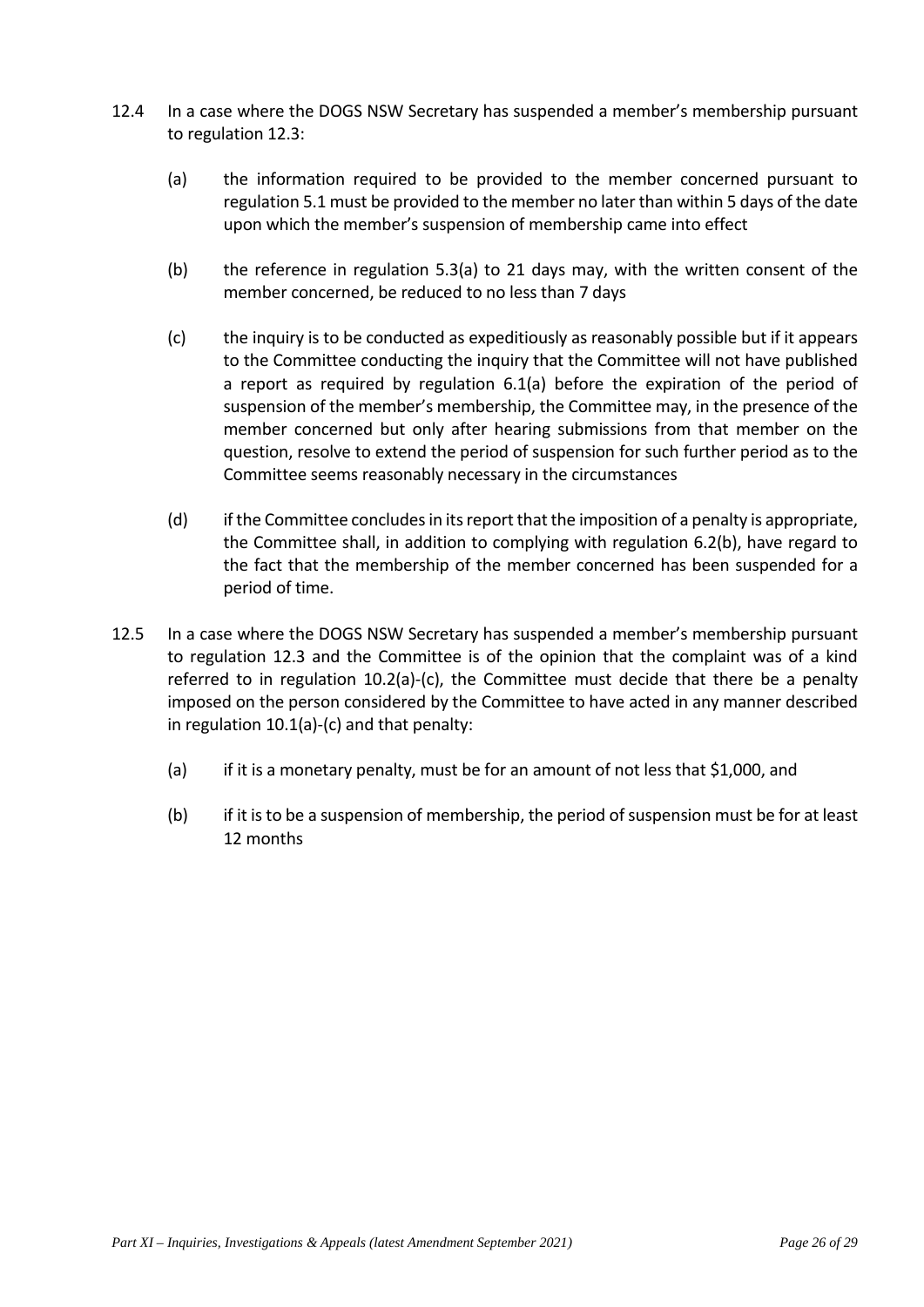# **SECTION 13 (6/97)**

## **13. WAIVER OF FINANCIAL PENALTY**

13.1 If:

(a) a monetary penalty in excess of \$500.00 has been imposed on a member,

(b) the penalty has not been paid in full within a period of 2 years from the date of the report pursuant to which the penalty was imposed, and

(c) the Board of Directors is satisfied that the only reason the penalty has not been paid in full is financial hardship suffered by the person concerned,

the Board of Directors may resolve to waive payment of the penalty or of any outstanding balance.

13.2 A waiver by the Board of Directors pursuant to regulation 13.1 is not to be taken as affecting in any respect the decision of the Committee of an Appeal Committee concerning the matter.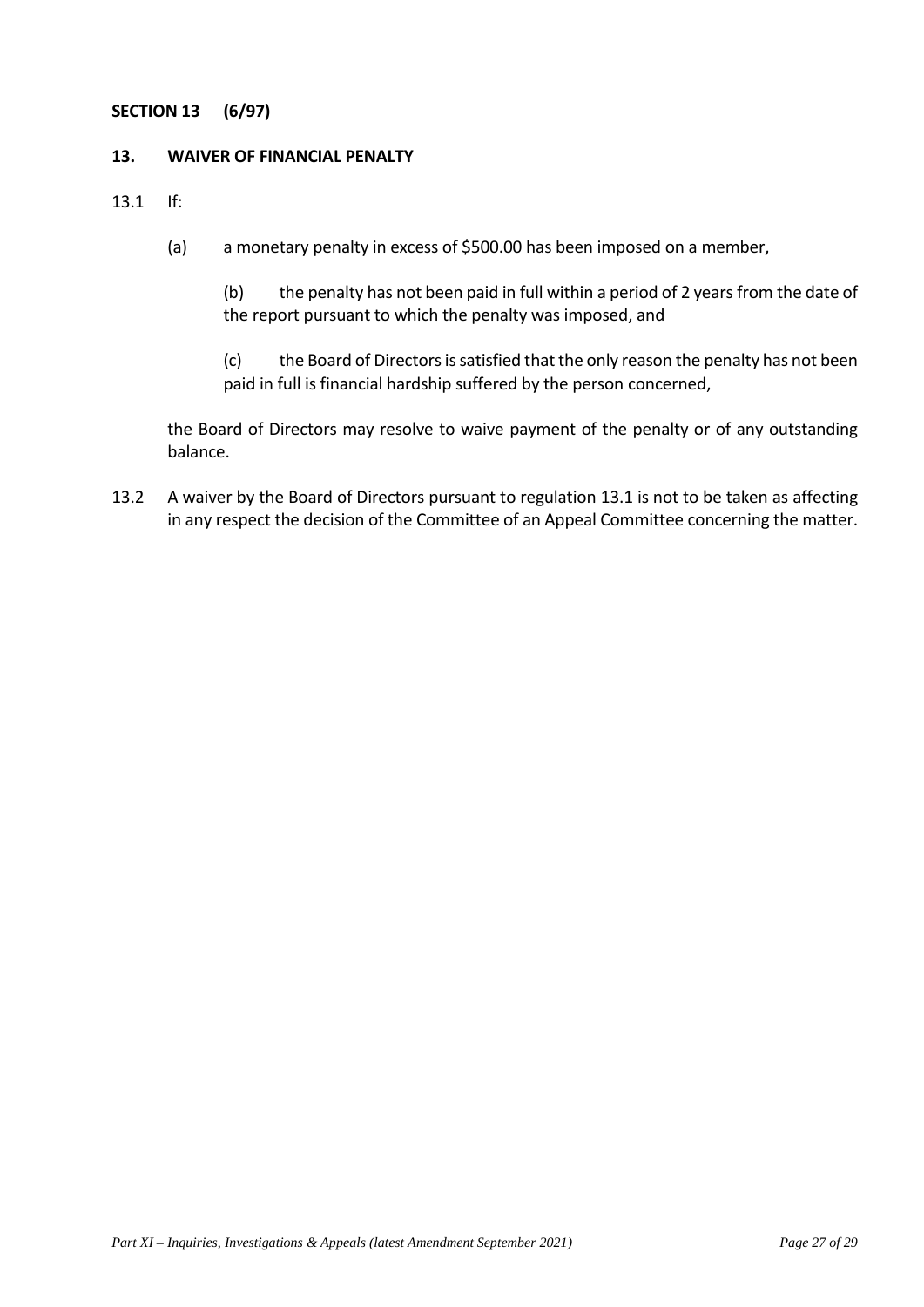# **SECTION 14 (9/97)**

## **14. MISCONDUCT GENERALLY**

- 14.1 The descriptions of misconduct set out in regulation 14.2 do not derogate from any description of misconduct elsewhere in the regulations or in the articles**. (2/04)**
- 14.2 The following conduct is deemed to be misconduct:
	- (a) any threat, promise or inducement by a member to any person in relation to that person being:
		- (i) a witness or a potential witness in respect of any matter that is or may be the subject of an inquiry;
		- (ii) a member of a Committee of Inquiry or of an Appeal Committee;
	- (b) any act of retribution or discrimination, or any omission to similar effect, by a member towards a person in relation to that person being or having been:
		- (i) a witness or a potential witness in respect of any matter that is or may be the subject of an inquiry;
		- (ii) a member of a Committee of Inquiry or of an Appeal Committee.
- 14.3 A breach of Regulations Part XIII-Code of Ethics shall be deemed to be misconduct for the purpose of this Part of the Regulations. **(09/19)**
- 14.4.1 Upon receipt by DOGS NSW Secretary of a written complaint that a member may have breached Regulations Part XIII-Code of Ethics, an Inquiry may be initiated at the request of the Board of Directors made of the Disputes Assessment Panel. The Board of Directors may, in respect of breaches determined in the absolute discretion of the Board of Directors to be minor, invite the member who is the subject of complaint to accept the charge or charges by written acceptance of the complaint and breach of the Code of Ethics by way of penalty prescribed in the Schedule below which such penalties may be varied by the Board from time to time **(09/19)**:-

| <b>Schedule of Penalties (09/19)</b> |                   |  |
|--------------------------------------|-------------------|--|
| 1 <sup>st</sup> Offence              | WARNING           |  |
| 2 <sup>nd</sup> Offence              | \$200.00          |  |
| 3rd Offence                          | \$500.00          |  |
| 4 <sup>th</sup> Offence              | Member to Inquiry |  |

14.4.2 The member will be given twenty eight (28) days from the date of notice of the invitation referred to in 14.4.1, above, to consider the complaint made against the member to either accept or reject an early guilty plea and acceptance of penalty. **(09/19)**